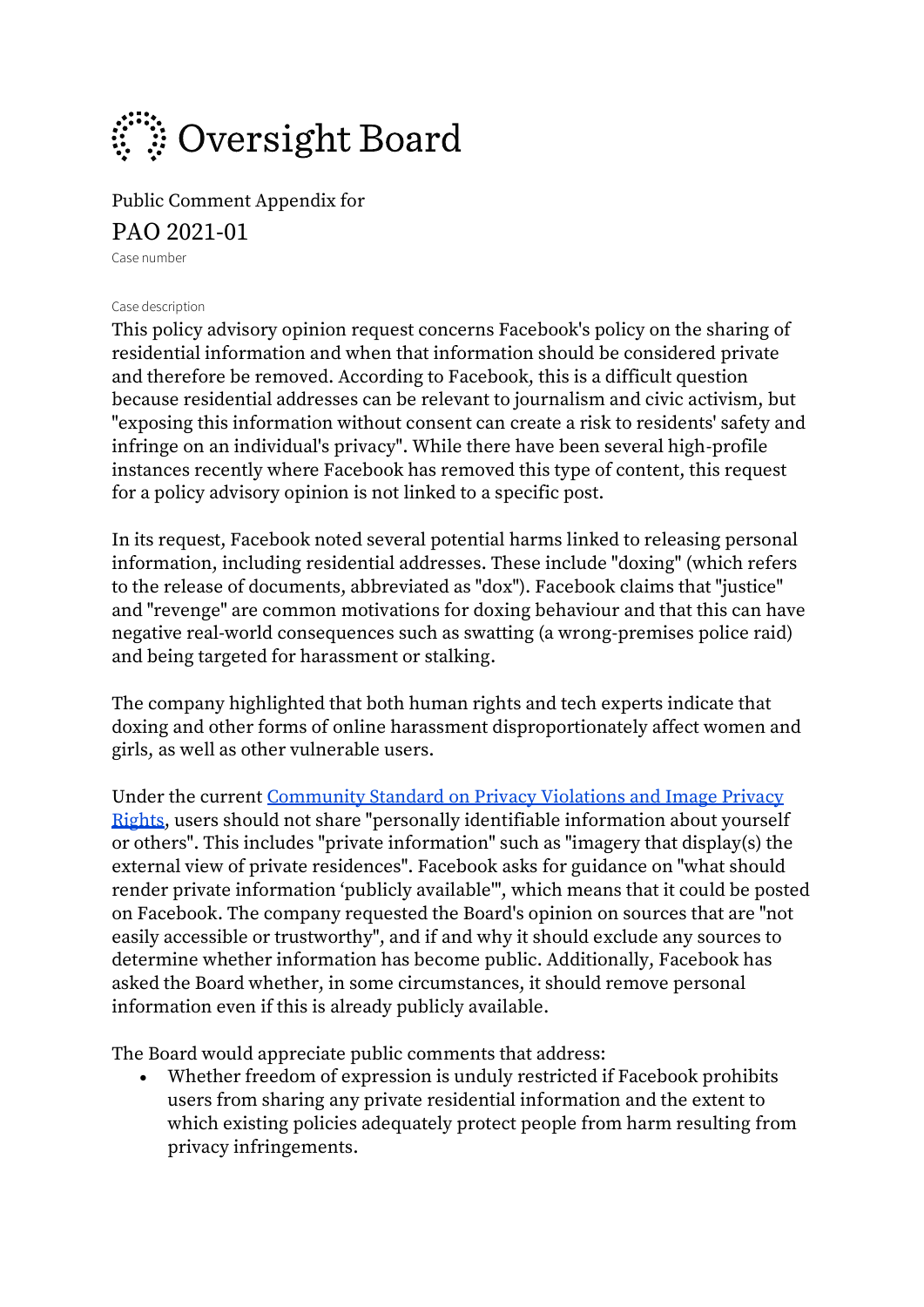- How Facebook should determine which information sources render private information "publicly available" (including information published by media outlets), the types of accessible public records that should fall within this category and the circumstances, if any, under which "publicly available" information should still be removed (including where previously private information has been made public elsewhere online).
- The benefits and limitations of automated technologies in enforcing this policy.
- How a global policy should account for varying national data protection laws that may apply differing rules to information contained in public records.
- Should disclosure of others' personal addresses be the subject of separate policy or subsumed in a more general policy about "doxing"? If the latter, what should such more general policy say?
- How Facebook should treat private information about a public figure and how this should be defined for the purpose of this policy.
- How Facebook should treat the targeted individual's potential vulnerability to harm from the private information shared (e.g. based on protected characteristics or status as a human rights defender or journalist).
- How Facebook should take into consideration broader political context when enforcing the policy (e.g. election periods, mass demonstrations, civil unrest and/or armed conflict).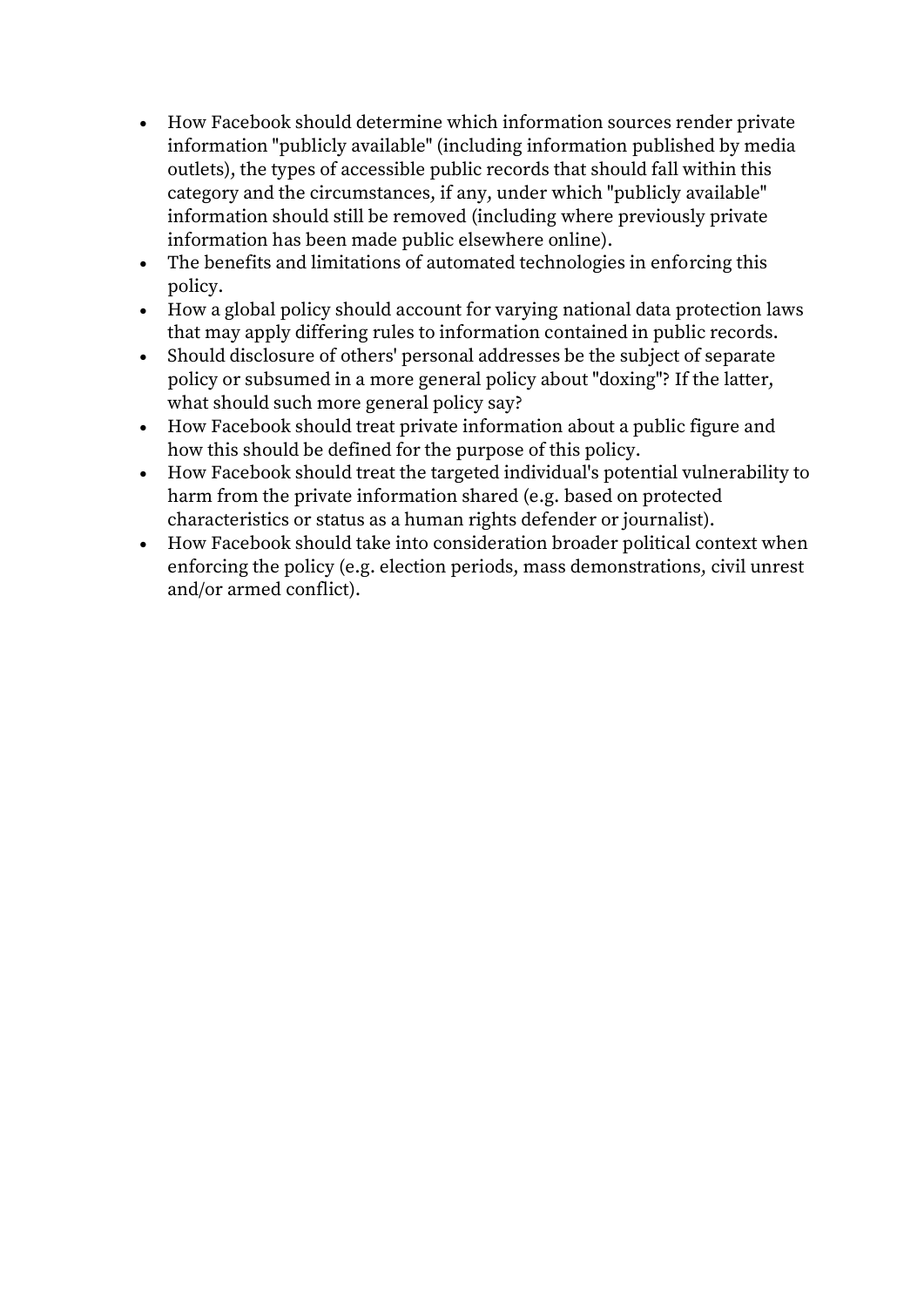

Public Comment Appendix for

PAO 2021-01

Case number

The Oversight Board is committed to bringing diverse perspectives from third parties into the case review process. To that end, the Oversight Board has established a public comment process.

Public comments respond to case descriptions based on the information provided to the Board by users and Facebook as part of the appeals process. These case descriptions are posted before panels begin deliberation to provide time for public comment. As such, case descriptions reflect neither the Board's assessment of a case, nor the full array of policy issues that a panel might consider to be implicated by each case.

To protect the privacy and security of commenters, comments are only viewed by the Oversight Board and as detailed in the [Operational Privacy Notice.](https://osbcontent.s3-eu-west-1.amazonaws.com/OSB+Operational+Privacy+Notice.pdf) All commenters included in this appendix gave consent to the Oversight Board to publish their comments. For commenters who did not consent to attribute their comments publicly, names have been redacted. To withdraw your comment, please email [contact@osbadmin.com.](mailto:contact@osbadmin.com?subject=Public%20Comment%20Form)

To reflect the wide range of views on cases, the Oversight Board has included all comments received except those clearly irrelevant, abusive or disrespectful of the human and fundamental rights of any person or group of persons and therefore violating the [Terms for Public Comment.](https://osbcontent.s3-eu-west-1.amazonaws.com/Public+Comment+Terms+OSB.pdf) Inclusion of a comment in this appendix is not an endorsement by the Oversight Board of the views expressed in the comment. The Oversight Board is committed to transparency and this appendix is meant to accurately reflect the input we received.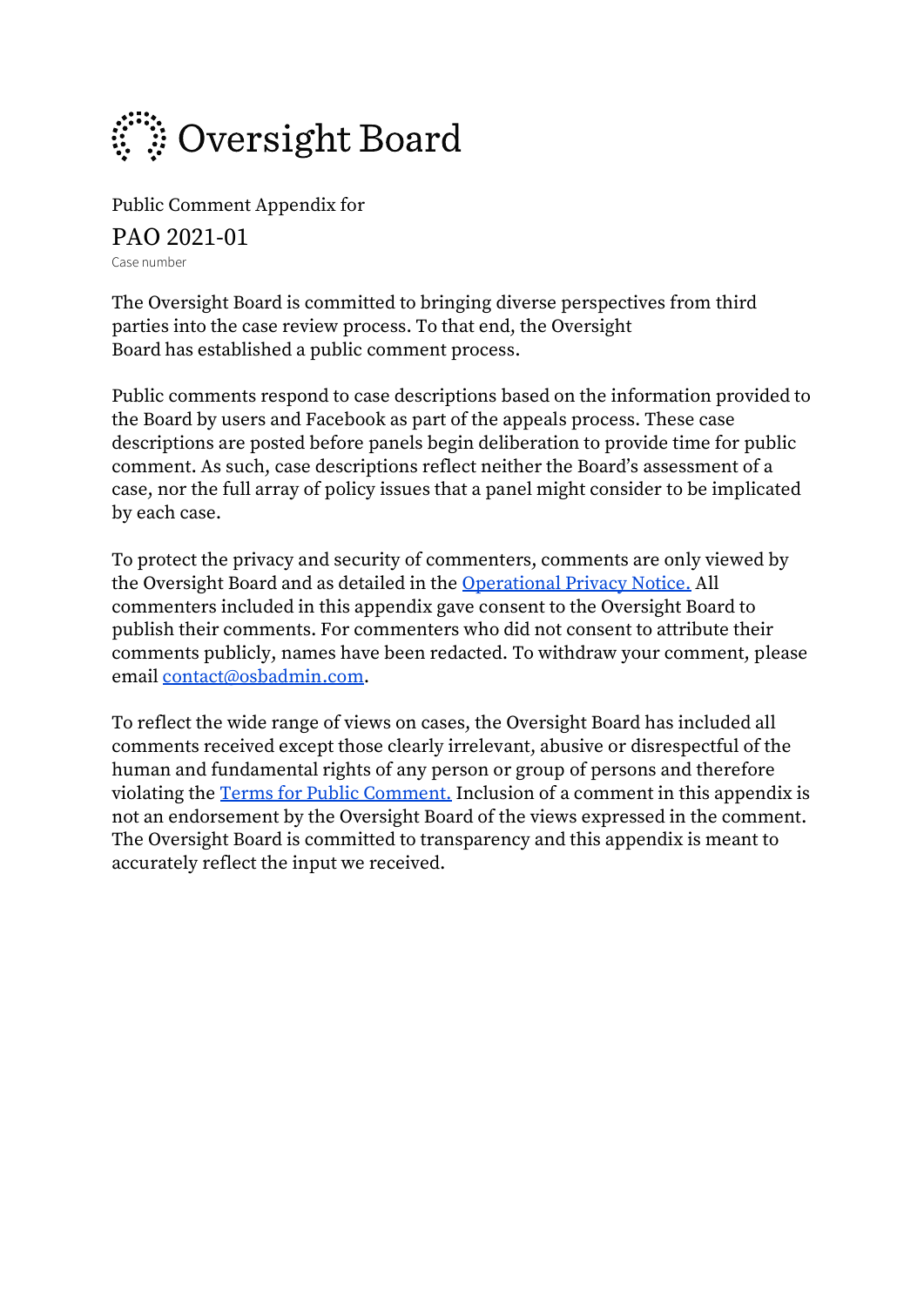

## Public Comment Appendix for PAO 2021-01

Case number

### 43

Number of Comments

## Regional Breakdown

| Asia Pacific & Oceania       | Central & South Asia | Europe                 | Latin America & Caribbean |
|------------------------------|----------------------|------------------------|---------------------------|
|                              |                      | 29                     |                           |
| Middle East and North Africa | Sub-Saharan Africa   | United States & Canada |                           |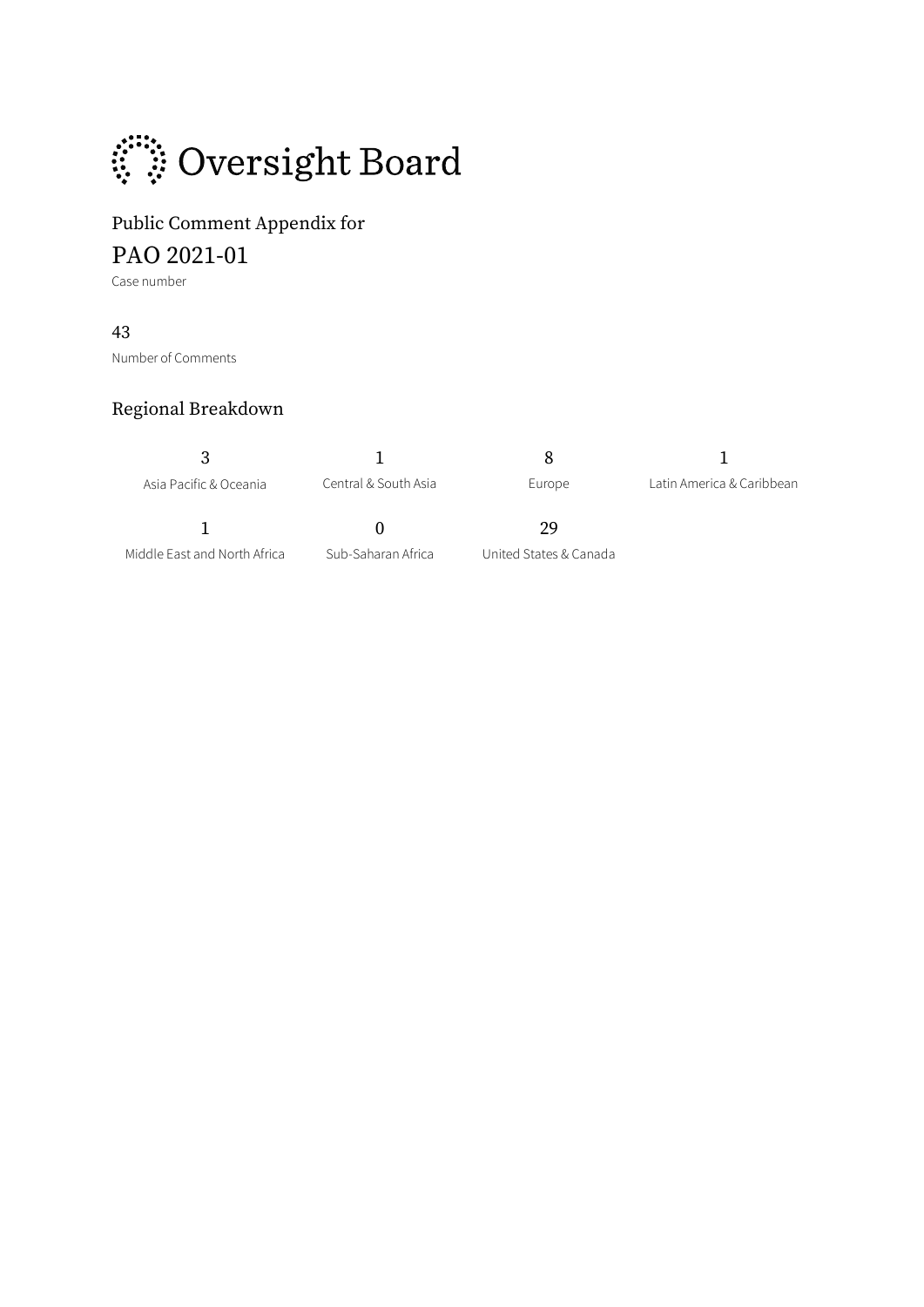## PAO 2021-01 PC-10093 United States and Canada

––––

Commenter's first name Commenter's last name Commenter's preferred language

Laurie Stewart English

DID NOT PROVIDE No

Organization Response on behalf of organization

Short summary provided by the commenter

I do feel that FB (short in all my comments for Facebook) should delete/remove a private citizen's residential address. Most people do not have access to the dark web - that's a moot point for FB. All the other sources, I do feel that FB knows the large portion of society is LAZY. This is why they're called headline readers. It's known that sensational headlines work. Divisive headlines work. Inaccurate headlines work. The vast majority of people will not look up a person's name In Google, narrow it down by age, city, perhaps marriage, school, etc... To get their residential address. So, if FB doesn't take it down, they're making it way too easy for the harassment to happen. Violence could possibly follow.

Full Comment

I do feel that FB (short in all my comments for Facebook) should delete/remove a private citizen's residential address. Most people do not have access to the dark web - that's a moot point for FB. All the other sources, I do feel that FB knows the large portion of society is LAZY. This is why they're called headline readers. It's known that sensational headlines work. Divisive headlines work. Inaccurate headlines work. The vast majority of people will not look up a person's name In Google, narrow it down by age, city, perhaps marriage, school, etc... To get their residential address. So, if FB doesn't take it down, they're making it way too easy for the harassment to happen. Violence could possibly follow.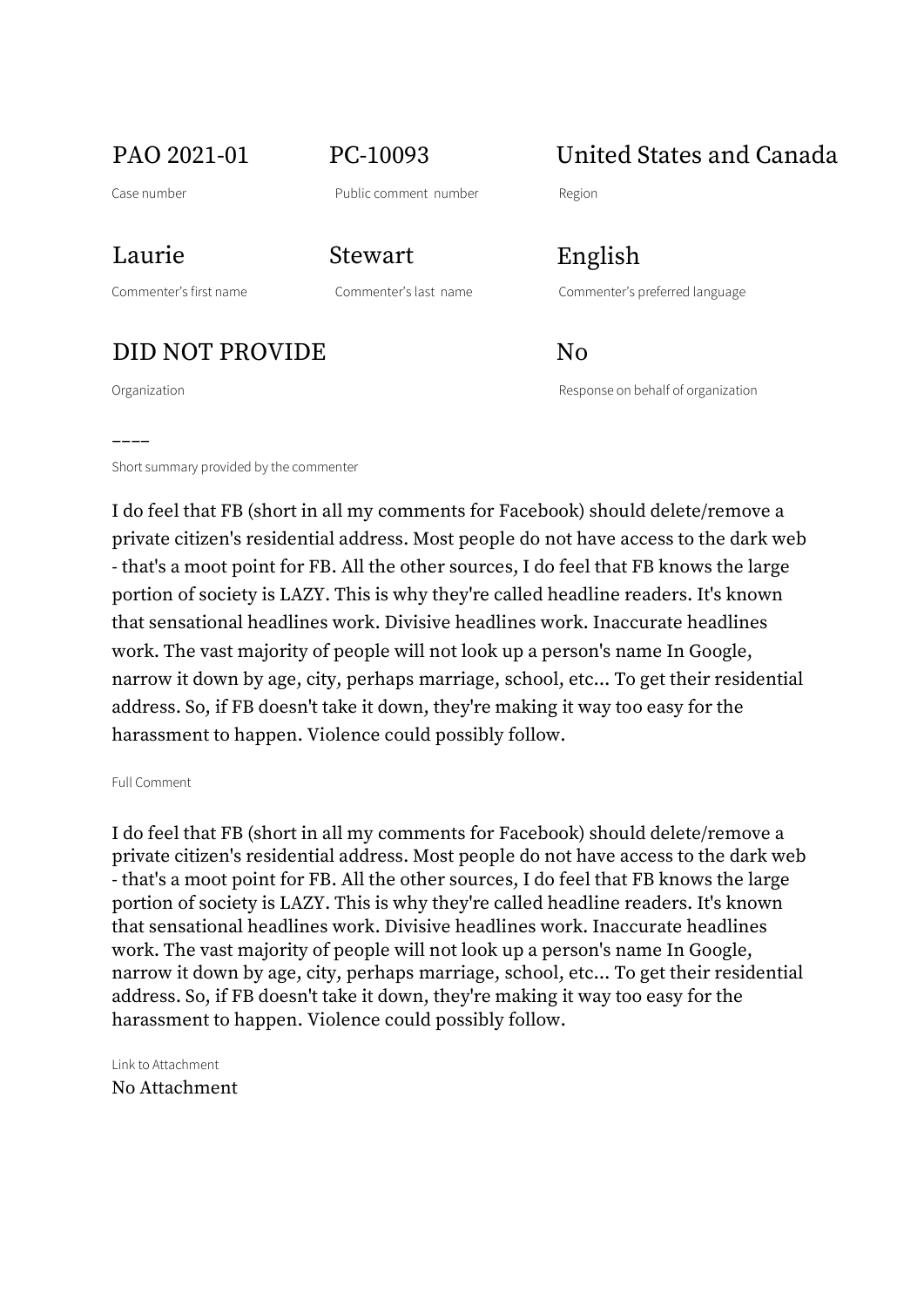## PAO 2021-01 PC-10094 United States and Canada

Commenter's first name Commenter's last name Commenter's preferred language

Withheld No

––––

Withheld Withheld English

Organization and a structure of the Company of the Response on behalf of organization

Short summary provided by the commenter

In this world if insurrectionists and QAnon believers who would do anything their "dear leader" suggested, making so much personal information available is a ludicrous idea. No, no, no. Do NOT make this change. People will be killed and Facebook will be the reason. No, no, no.

Full Comment

See above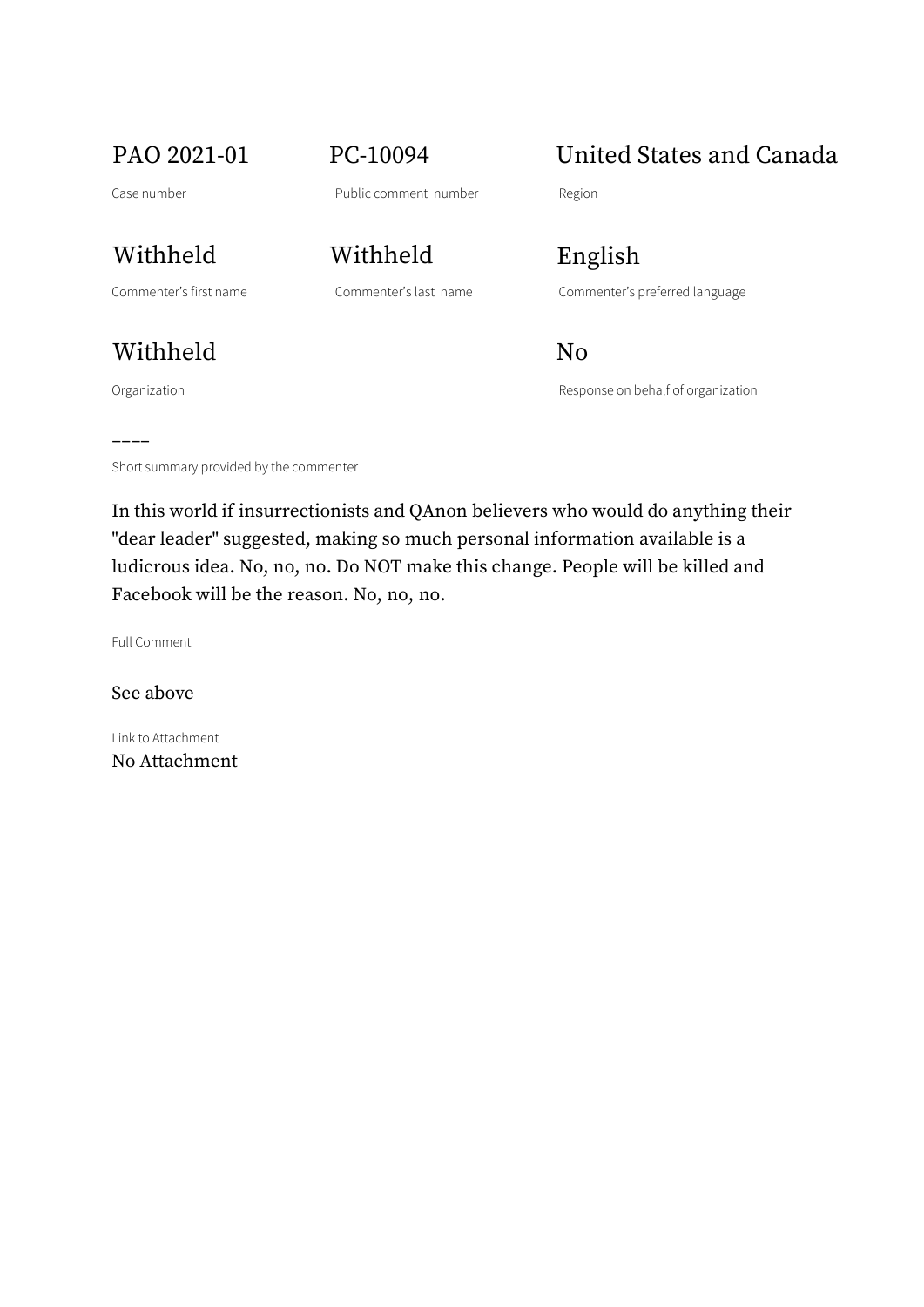## PAO 2021-01 PC-10095 Middle East and North Africa

## Charles Shaban English

Commenter's first name Commenter's last name Commenter's preferred language

Self No

Organization and a structure of the Company of the Response on behalf of organization

Short summary provided by the commenter

My comment is short anyway: I suggest not allowing Facebook to share personal information for the public, and leave the options of being shared to "friends" or "only me" to the owner to select. Thank you

Full Comment

––––

I suggest not allowing Facebook to share personal information for the public, and leave the options of being shared to "friends" or "only me" to the owner to select. Thank you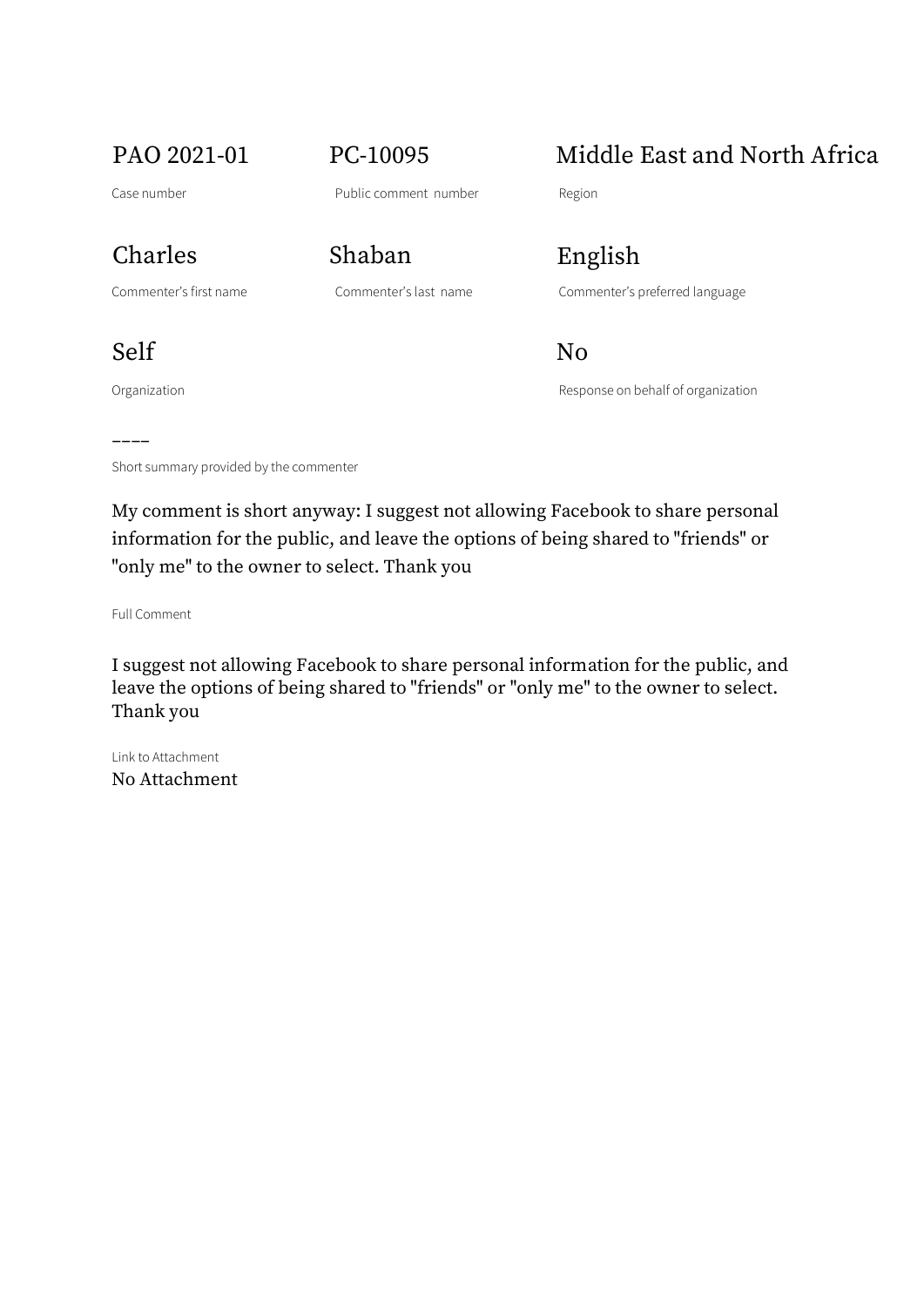PAO 2021-01 PC-10096 United States and Canada

Julie Henry English

Organization **Construction** Construction Response on behalf of organization

Commenter's first name Commenter's last name Commenter's preferred language

## DID NOT PROVIDE No

––––

Short summary provided by the commenter

### I do not want my private information shared by facebook.

Full Comment

It is just simple, I do not want any of my private information shared by facebook. Thank you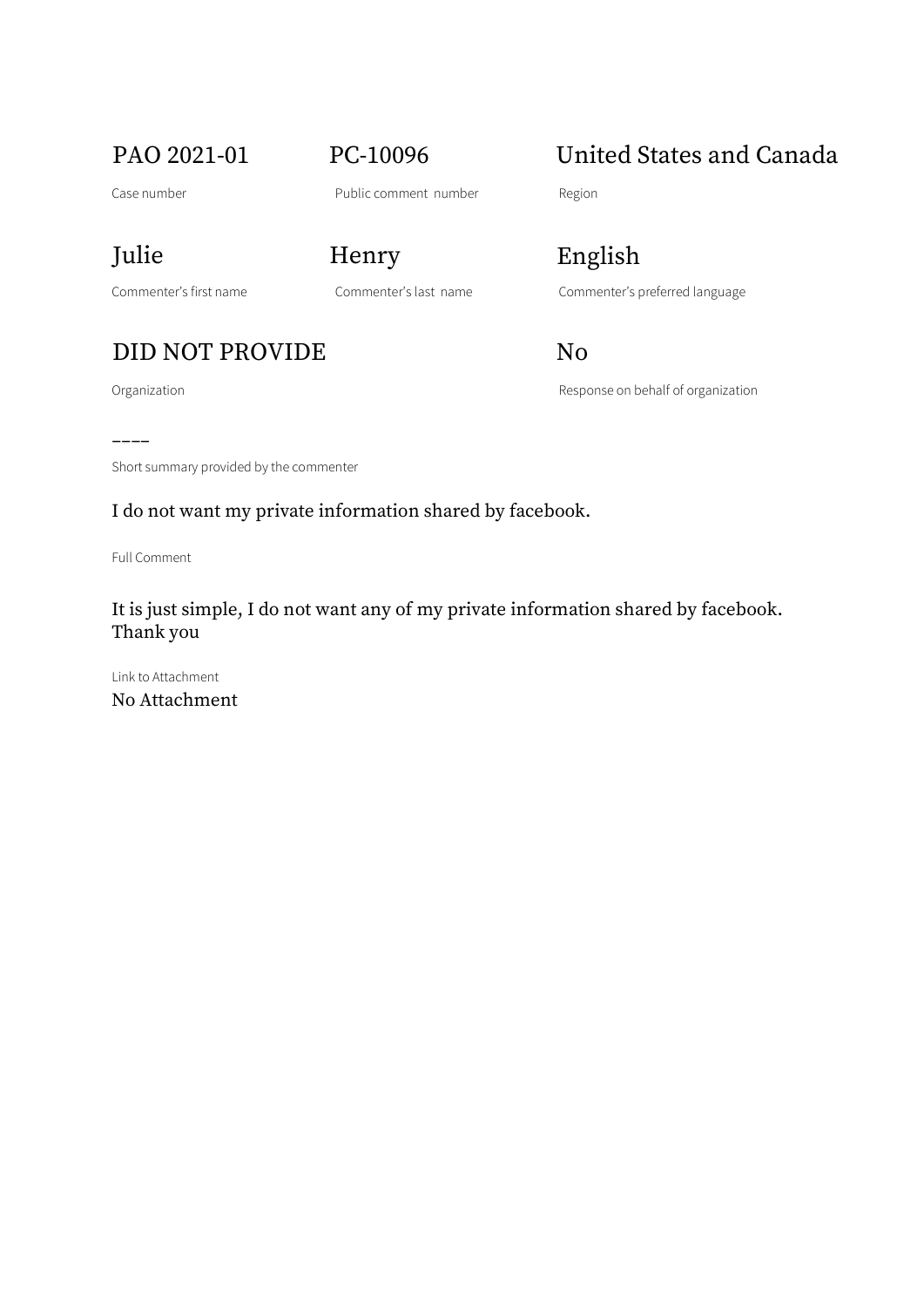## Withheld Withheld English

## Withheld No

Organization Response on behalf of organization

## PAO 2021-01 PC-10097 United States and Canada

Commenter's first name Commenter's last name Commenter's preferred language

Short summary provided by the commenter

### Privacy

––––

Full Comment

I don't want ANY private information published by Facebook. If I want someone to know anything, I will post it myself. Just one of the problems that may happen if FB publishes addresses: with all the arguing on some sites, and social media "warriors" spouting off; someone may go overboard, and go to the other person's home to do physical or property damage. I would think FB would then be liable by law, for said damage.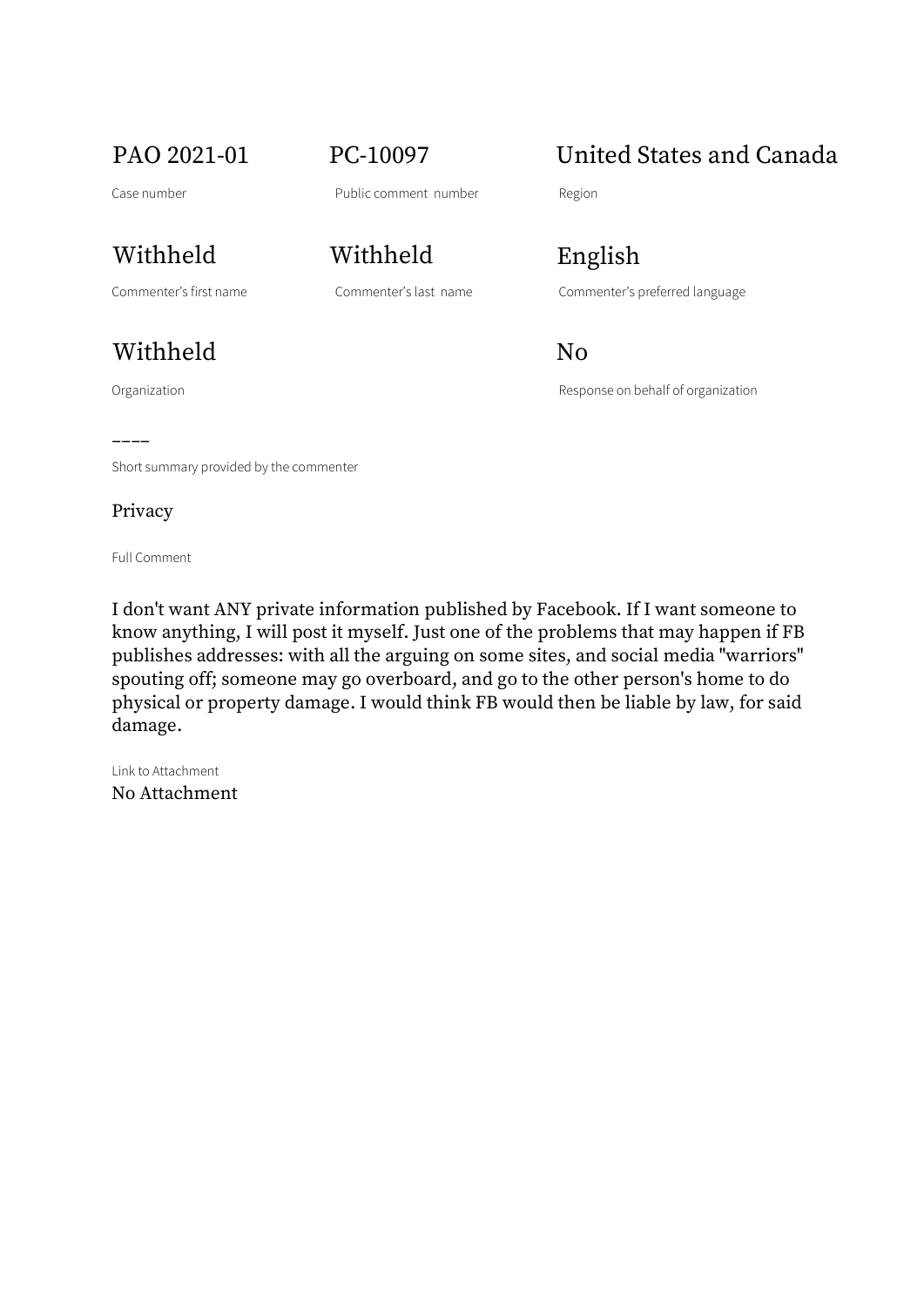PAO 2021-01 PC-10098 United States and Canada

––––

Commenter's first name Commenter's last name Commenter's preferred language

Sandra Yukmam English

DID NOT PROVIDE No

Organization and Communication Response on behalf of organization

Short summary provided by the commenter

Facebook should NOT, in my opinion share addresses and other private information about of users. This information is widely available v it s other means if it is truly needed. Facebook can first of all, protect itself from liability by not releasing the information. Second, Facebook will be seen as a safer and more customer friendly platform of people are not afraid of release of information they may not want to be released.

Full Comment

See above.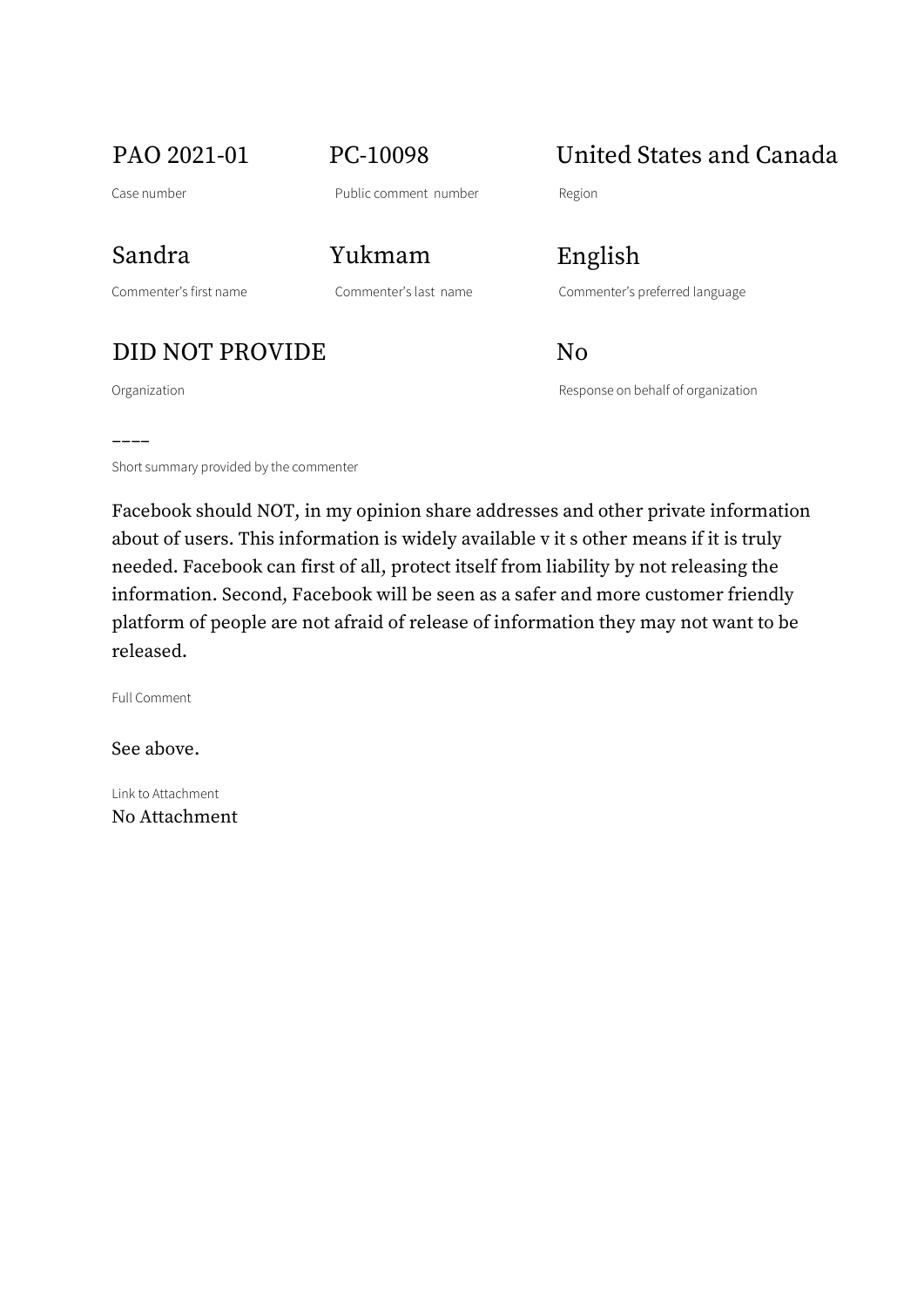## PAO 2021-01 PC-10102 United States and Canada

Commenter's first name Commenter's last name Commenter's preferred language

## Durham citizen No

Organization Response on behalf of organization

Beverly Falls English

–––– Short summary provided by the commenter

Do not make addresses or personal information readily available for individuals. (Businesses need to have their addresses easily accessed.)

Full Comment

I support Facebook not making addresses for private citizens or public figures readily available. Safety is a concern. Women are particularly targeted. Radicalized or extreme viewpoint holders are taking action more often, including arming themselves even with military weapons. Conspiracy believers have gone beyond rational reality.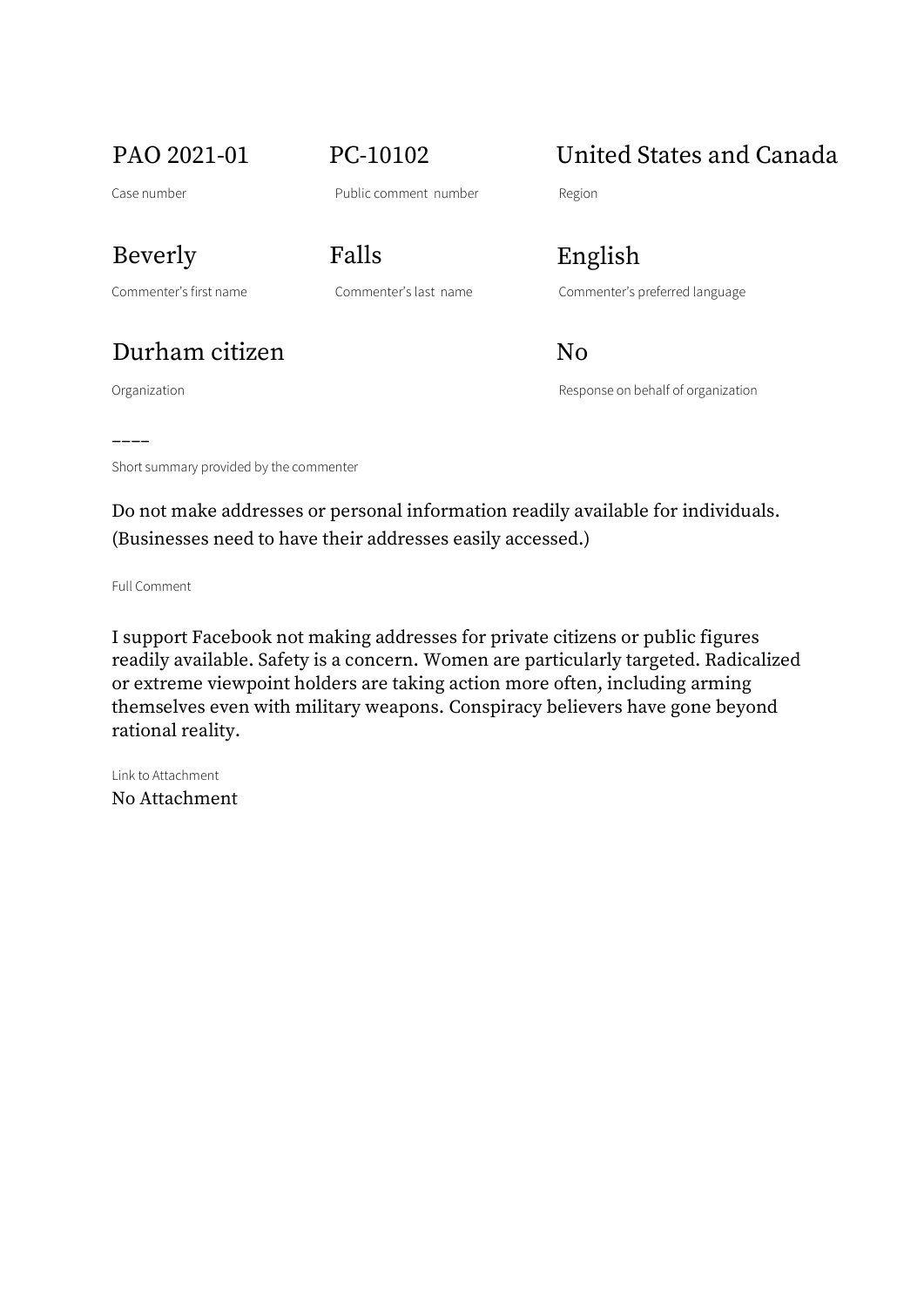Withheld No

––––

Withheld Withheld English

Commenter's first name Commenter's last name Commenter's preferred language

PAO 2021-01 PC-10108 United States and Canada

Organization Response on behalf of organization

Short summary provided by the commenter

Under no circumstances should private residential information be shared on a public page within Facebook or other platforms. As a woman, I am concerned about my safety and the bad actors prevalent in the United States with intent to harm, scam, steal or harrass other Facebook Users. If an address is needed it can be sent on a private message which is how l treat organizing events or family gatherings. No one should obtain a private residential address without the consent of the individual. There are just too many opportunists out there with bad intent.

Full Comment

Under no circumstances should private residential information be shared on a public page within Facebook or other platforms. As a woman, I am concerned about my safety and the bad actors prevalent in the United States with intent to harm, scam, steal or harrass other Facebook Users. If an address is needed it can be sent on a private message which is how l treat organizing events or family gatherings. No one should obtain a private residential address without the consent of the individual. There are just too many opportunists out there with bad intent. In the state of Florida there is a law that prohibits the release of information on residences for police and fire fighters. I think Facebook should adopt a similar policy for all users, in this era of rapidly d dwindling privacy.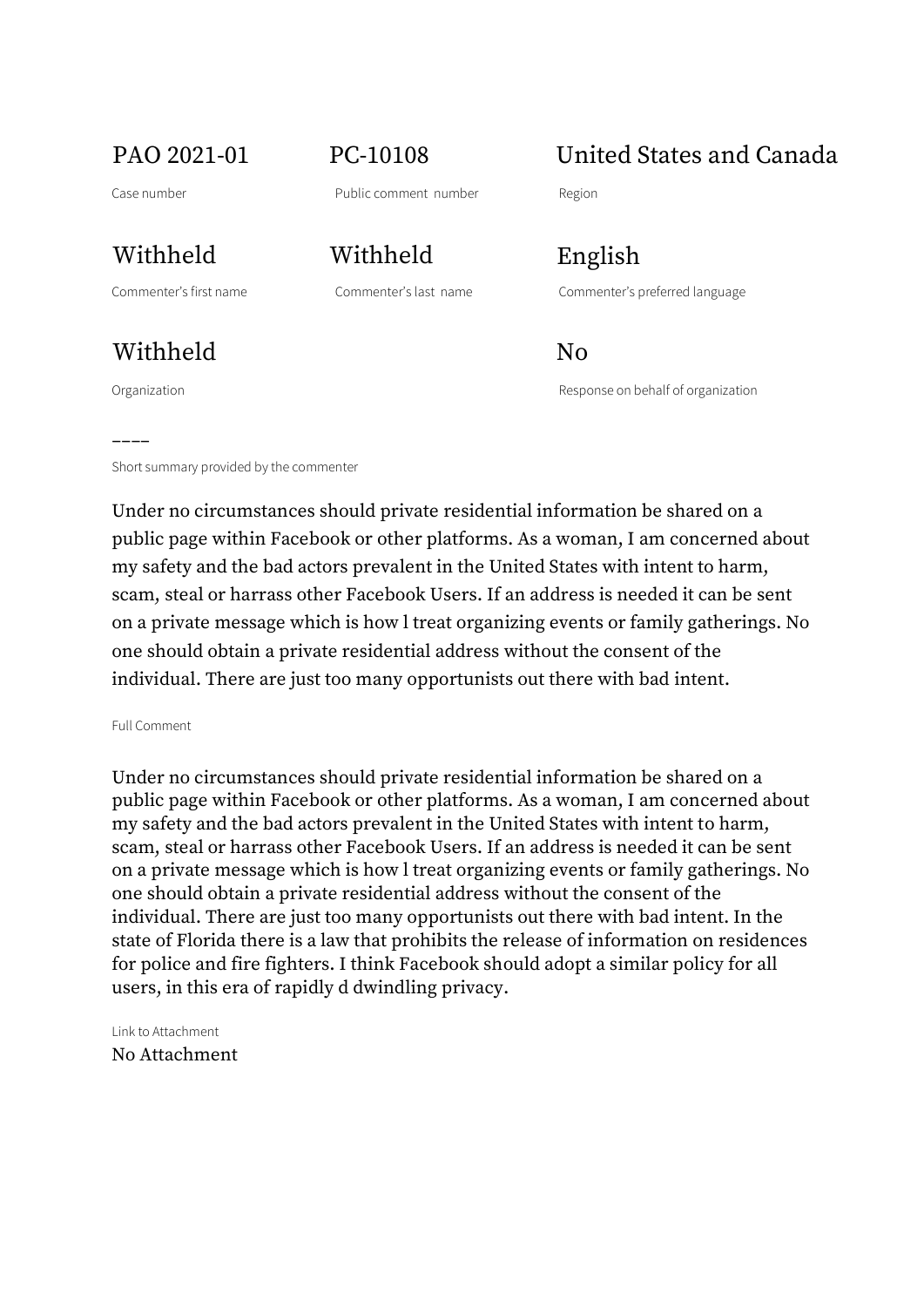PAO 2021-01 PC-10113 Europe

Case number **Public comment number** Region

Commenter's first name Commenter's last name Commenter's preferred language

Tim Hodgson English

## DID NOT PROVIDE No

Organization and Communication Response on behalf of organization

–––– Short summary provided by the commenter

No. This platform is not the place

Full Comment

I think the clue is in the words 'private residential information'. That information is private. While I recognise that in some cases the information on public figures may be relevant for journalistic purposes, Facebook is not the platform for the publication of that information, and the possibility of abuse far outweighs any journalistic advantage that may be conferred. There are other avenues and platforms for that.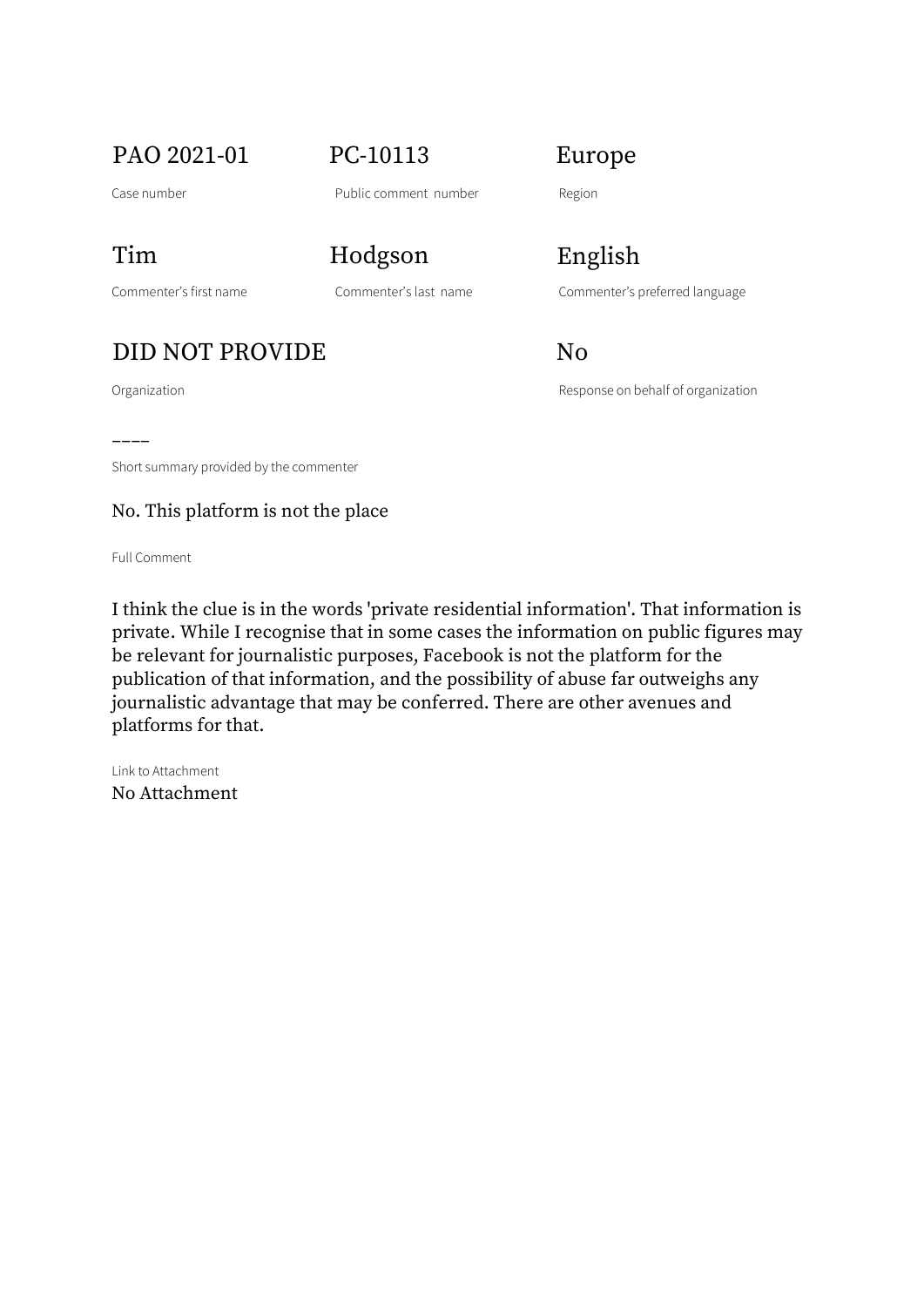Commenter's first name Commenter's last name Commenter's preferred language

Jo Collier English

## DID NOT PROVIDE No

Organization Response on behalf of organization

PAO 2021-01 PC-10114 United States and Canada

–––– Short summary provided by the commenter

keep our info private and let us choose to release it or not. also FB needs much better ways to block pages that show animal abuse and scams. They deny when we report it.

Full Comment

keep our stuff private please! let us choose what we allow to show. Fb allows animal abuse pages and we report it but they deny it is against community standards. They need that FIXED. Scam ads are all over Fb and they allow those, also. This needs fixing to be much better at blocking or not allowing this stuff. Thank you.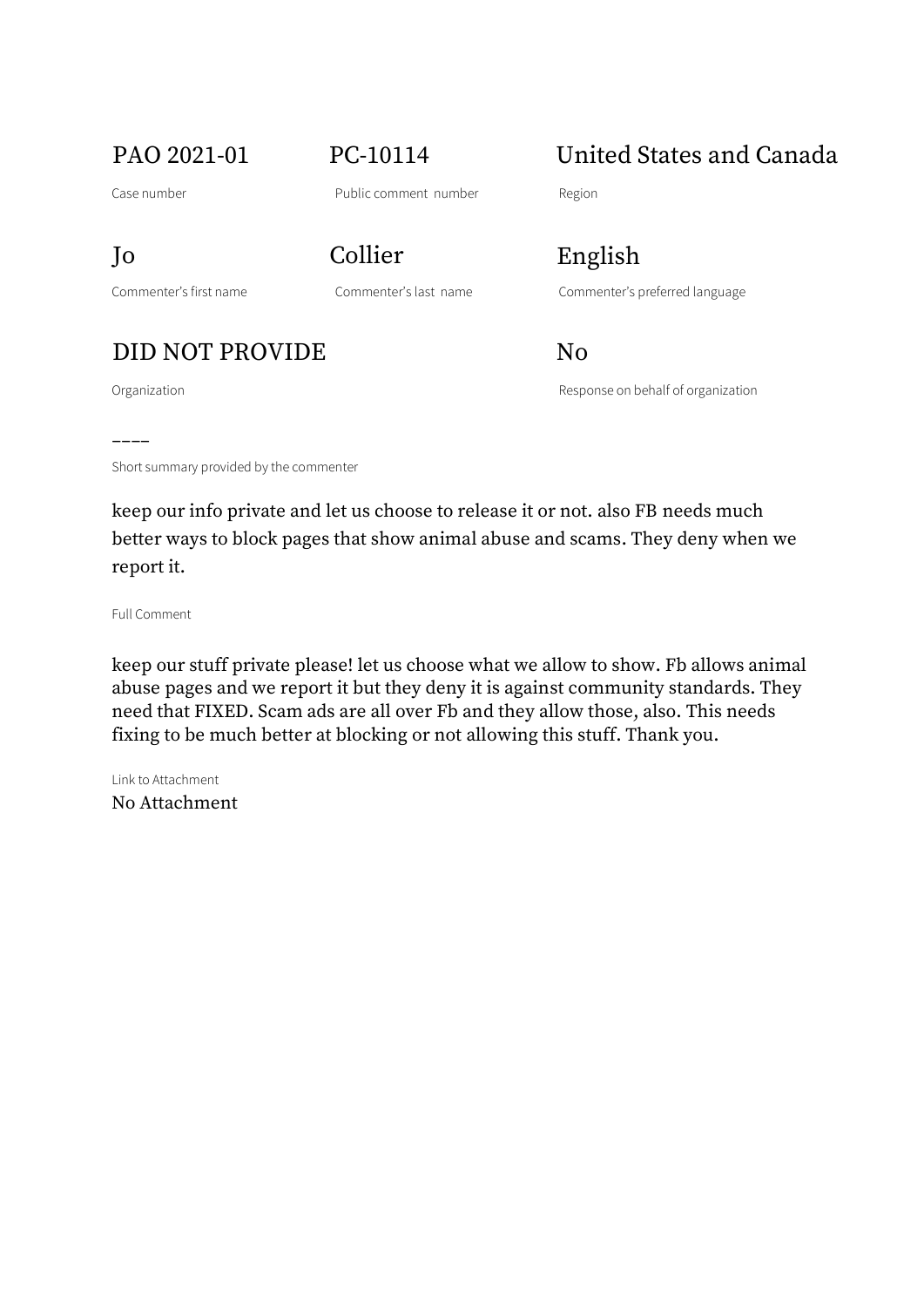PAO 2021-01 PC-10117 United States and Canada

Withheld No

––––

Withheld Withheld English

Commenter's first name Commenter's last name Commenter's preferred language

Organization Response on behalf of organization

Short summary provided by the commenter

Facebook use of actual address for public and private owners of property should be limited to owner's self-use. The potential harm and any owners ability to mitigate such harm supports that limitation.

Full Comment

Facebook should not let anyone but the property owner(s) post their own address. And every posted address should tag the owner so that they can remove it and/or appeal any refusal to remove. While there may be journalistic value in knowing a neighborhood (in a few cases where that is relevant to a public issue or perspective) or a city in which a public figure lives, the same cannot be said for the actual address. And the harm is particularly great for those who own their home and therefore cannot easily move to avoid or disrupt the harm.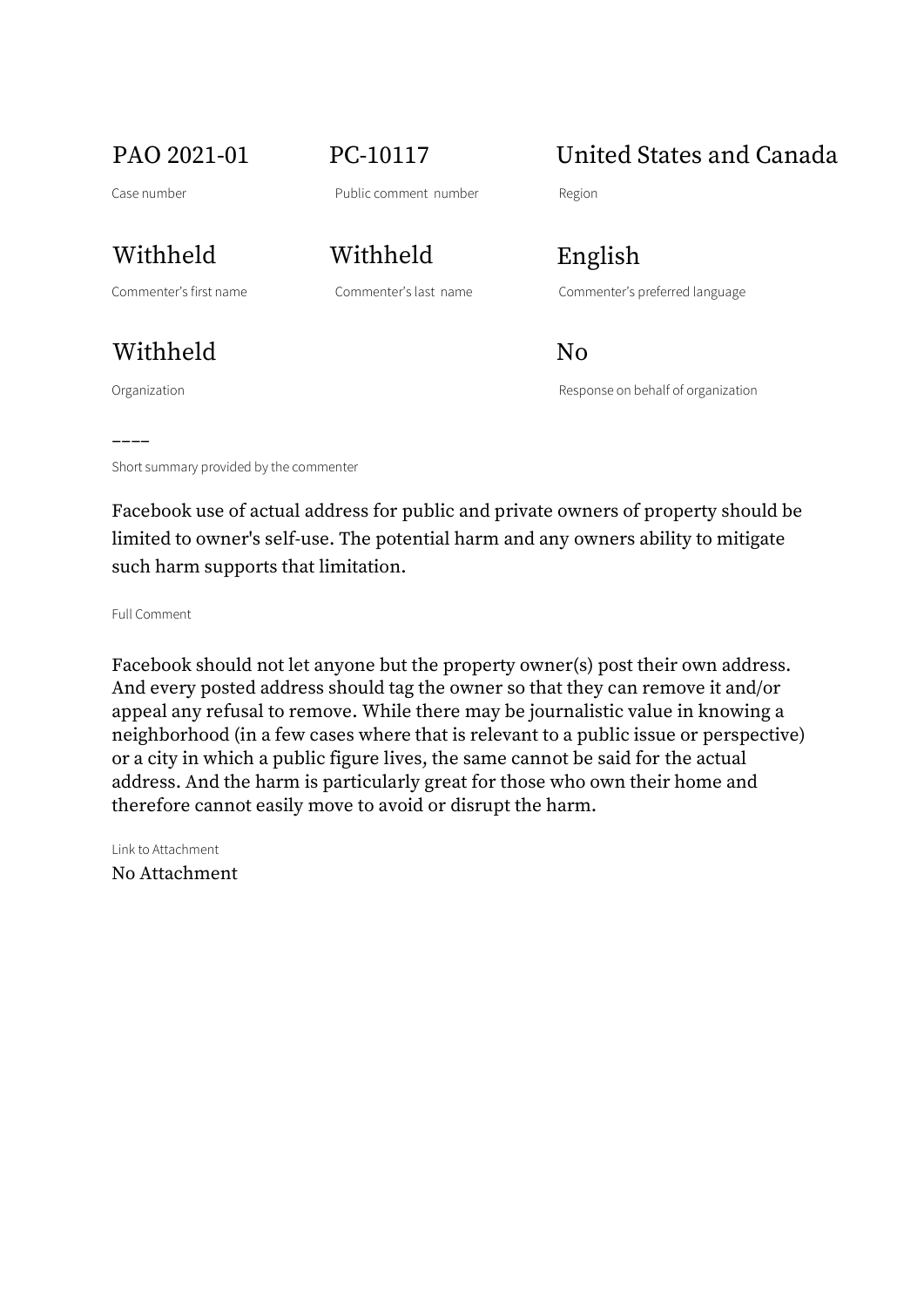PAO 2021-01 PC-10118 Asia Pacific and Oceania

Withheld Withheld English

Withheld No

Organization and a structure of the Company of the Response on behalf of organization

––––

Commenter's first name Commenter's last name Commenter's preferred language

Short summary provided by the commenter

Give out addresses so violent stalking guys can murder their partners? So how much financial compensation are you offering for each victim?

Full Comment

I repeat Give out addresses so violent stalking guys can murder their partners? So how much financial compensation are you offering for each victim?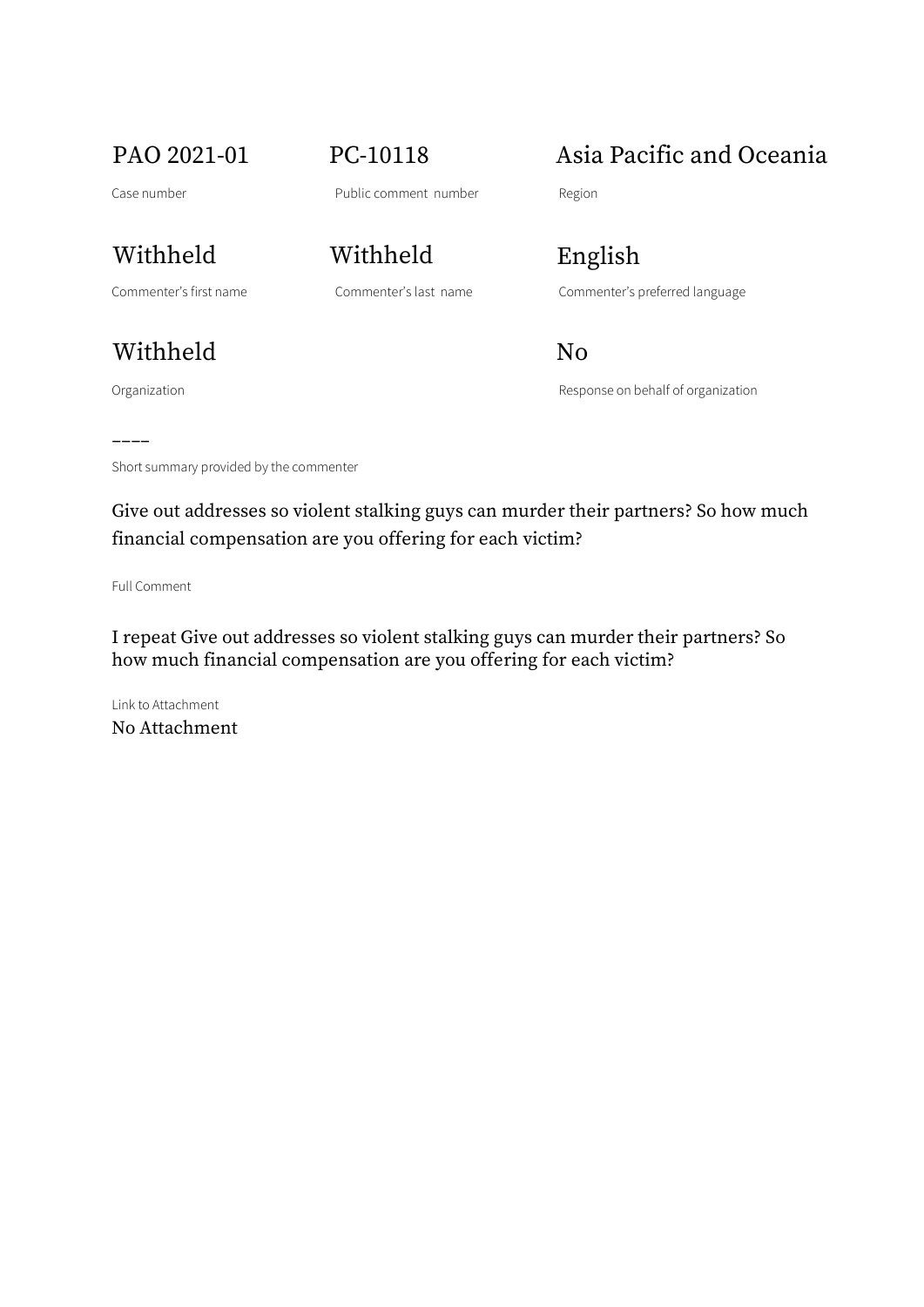PAO 2021-01 PC-10119 United States and Canada

Withheld Withheld English

Withheld No

Organization **Construction** Construction Response on behalf of organization

Commenter's first name Commenter's last name Commenter's preferred language

–––– Short summary provided by the commenter

Do not share personal or private information. Period.

Full Comment

Do not share personal or private information. Period. Ramifications of sharing this in these turbulent times are too risky & troublesome to contemplate.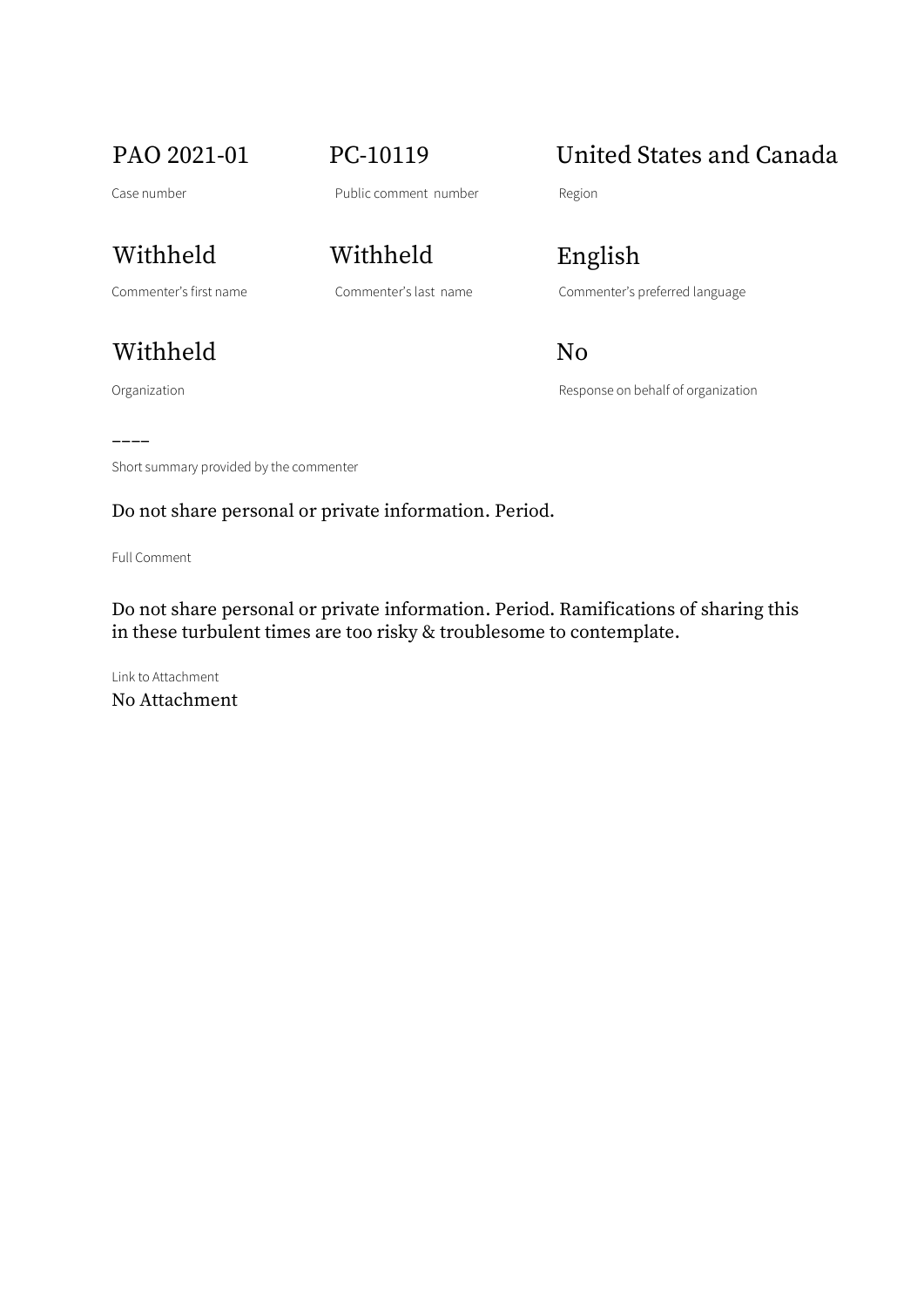## PAO 2021-01 PC-10123 United States and Canada

Case number **Case number** Public comment number Region

––––

Organization Response on behalf of organization

Short summary provided by the commenter

### User Options

### Full Comment

Perhaps I am misinterpreting the context of Facebooks opinion request by the Oversight Board; but I do not think I am. In a survey of more than 85 clients and business associates, the following were the most common answers to multiple choice questions. 1.) It is my belief, and the belief of this Private Business (collectively with it's clients,) that Facebook already has too much power over how users interact with audiences. 2.) Users already have the option of choosing what, if any, personally identifiable information is made public. 3.) Granting Facebook more liberties to censor users, solidifies the impression that: A.) Facebook can and will sabotage a small business. B.) Facebook is becoming more problematic than useful for entrepreneurs. C.) Facebook does not care about minority business owners. D.) Facebook targets minorities more than others in removal of content. E.) Facebook is a publicly traded company. Shareholders of any type should participate in decisions which affect them, or their businesses. The question the above information pertains to is: "Do you own or plan to own, any stock in Facebook? Why or why not?" F.) Granting power to Facebook to delete at will: photos of my children at home, photos at home based businesses, photos of pets in or around their home, home addresses which also act as business addresses, telephone numbers used personally and professionally which must be accessible for successful networking and / or marketing, any information they deem "personally identifiable," is completely and utterly invasive. 4.) Facebook as a whole, is not an emotionally safe environment. 5.) There are no human moderators at Facebook but, I'm \*stuck\* there if I wish to communicate with friends and family, run an online (or other) business. The above impression was based on a survey with more than 75% answering E. to the following question: "Facebook (sometimes wildly unjustly) removes content. Have you ever felt victimized by this? Were you able to resolve it?

Barbie Lecaroz English

Commenter's first name Commenter's last name Commenter's preferred language

Glitzy Corps LLC Yes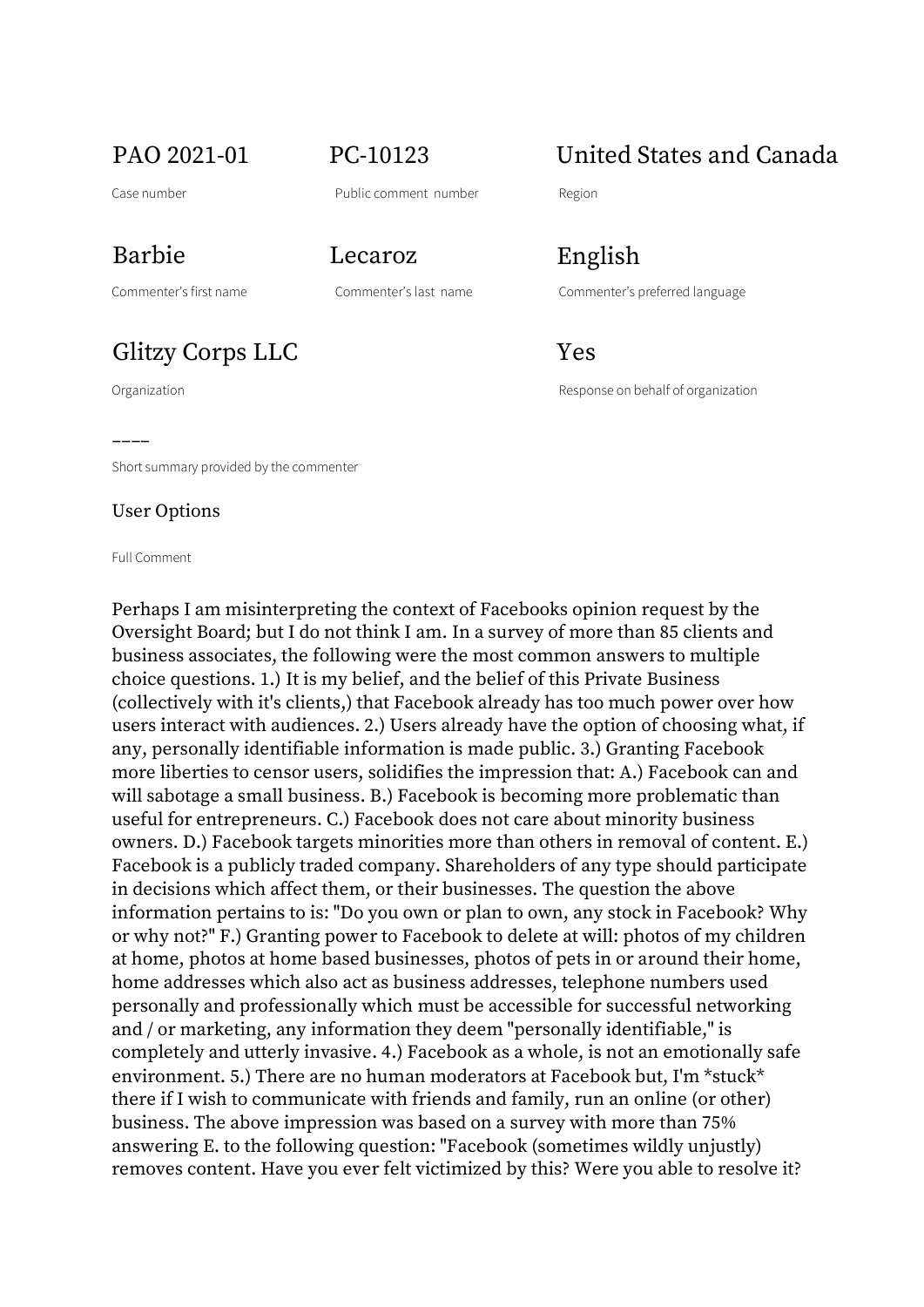Have you ever been able to reach a human at Facebook?"(Small business owners who pay for services, please skip this.) Choose the best answer. A.) Facebook doesn't employ humans to actually review content, that's why their "policy" doesn't apply to all. B.) I have felt victimized by Facebook and it's modbots, it leaves me feeling anxious and self conscious in my every day interaction on the platform. C.) Facebook doesn't need any additional liberty to make me feel as though, I don't matter. This information thing is just them wanting more and more power. I already have control of my privacy. D.) All of the above E.) All of the above but lacking an alternate platform, I'm stuck there. F.) Overall, I'm satisfied with Facebook and how it serves me. 6.) Lastly, we all know that words such as "stuck" and "victimized" are typically used to describe abusive situations. It is the opinion of this business that Facebook more closely resembles an abusive, controlling partner we feel stuck with, than a social tool which used to help us feel connected; and good. \*thoughts from the owner\* quoted "You know, I shut the page down months ago because I myself felt victimized by Facebook. I don't even utilize my personal page very often. The imagining that they could just willy nilly start deleting business information, (it is personally identifiable no? She said with a smirk.) Photos of businesses, peoples pictures of their babies...really, where will it end? We were relatively fortunate that our clients don't rely on Facebook for our services but what about others? This idea that Facebook actually believes their control over our personally identifiable info will somehow be a greater good is laughable. When someone is determined, information is accessible. It's funny you know...when Brandon left us, I begged and begged and sent emails every day for 6 months....for them to please memorialize, grant me access to, disable tagging...ANYTHING to combat what we were dealing with. You remember? Nothing. No reply. Not a damn word. And look what happened to his sisters because Facebook had no empathy for my family. No, this isn't about protecting anybody. (Well except maybe the rich white shareholders and blatantly racist...she laments, I laugh.) It's about power. Full stop. Imagine if I have felt attacked by them, how some other people must feel? Do me a favor: create a survey and then submit the results as a response to that email. (She means the original Oversight email.) I'll send you what data I'm looking for in a while."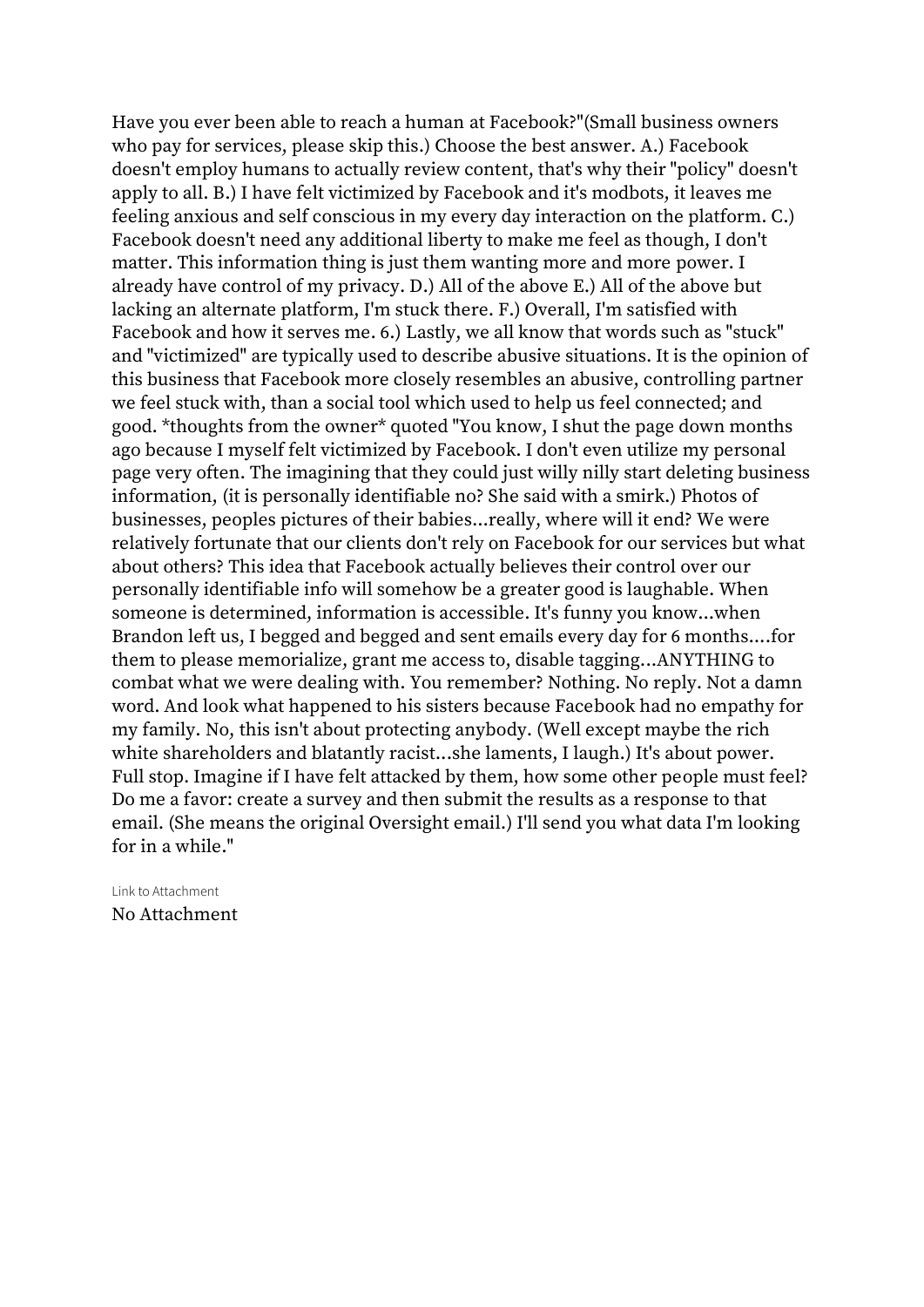PAO 2021-01 PC-10148 United States and Canada

Withheld No

––––

Withheld Withheld English

Commenter's first name Commenter's last name Commenter's preferred language

Organization Response on behalf of organization

Short summary provided by the commenter

Due to the use of Facebook by any/all persons with good or ignoble intent, under no circumstances should private information of any sort be made public without the verified written consent of the person/group directly affected.

Full Comment

As Facebook (and other related social media platforms) are open to many sorts of users with unknown intentions, it is imperative that no private information, i.e. names, birth dates, locations, addresses, group affiliations or any other narrowly identifying information be published or made available to other users. Violent reactions to postings may increase as the world becomes more divided on opinions of governance, authority, climate change, etc. Having access to private information about someone or some group is the first step in potentially planning violent actions to silence a perceived threat to a group's doctrine or dogma. All personal data should be treated as a potential means to allow a person's life or group to be targeted, violently, by any extremist organization - to include opposite political parties. Private information should remain private, secured in a database (only if it must legally be kept) away from public access and review.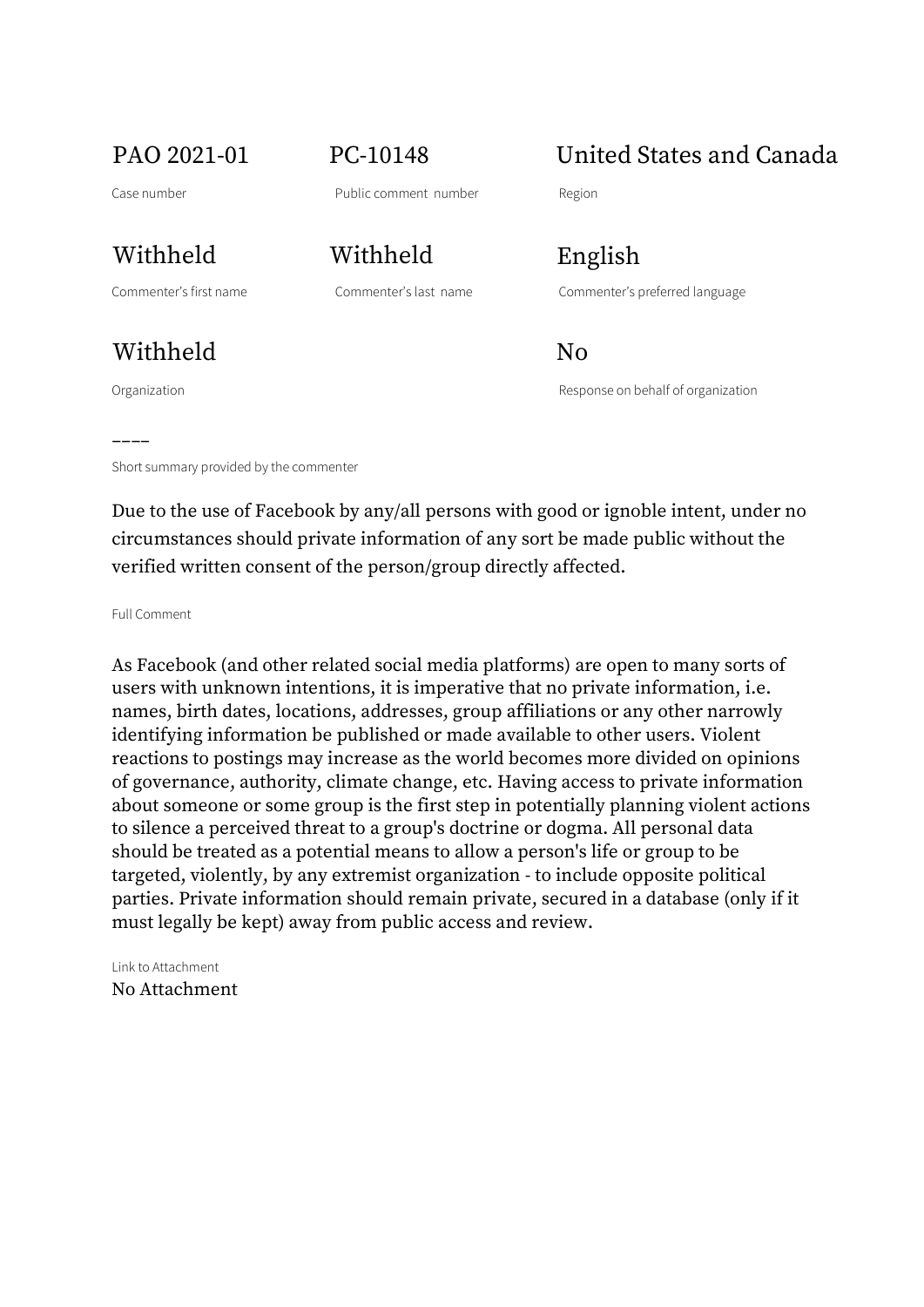PAO 2021-01 PC-10150 United States and Canada

Commenter's first name Commenter's last name Commenter's preferred language Kate Ruane English

American Civil Liberties Union Yes

Organization Response on behalf of organization

––––

Short summary provided by the commenter

The American Civil Liberties Union recognizes that the publication of residential information can, at times, place Facebook users in physical danger. This risk must, however, be balanced against the need for disclosure of information related to matters of public concern and the right to protest. We urge the FOB to include in its recommendations robust protections—including, if necessary, exceptions—for the discussion of information related to matters of public concern and for the ability to organize protests. We also urge provisions for human review of enforcement of this rule, appeals for impacted users, and transparency regarding rule enforcement.

### Full Comment

Facebook's current rule prohibits the publication of images of a residence where there is "context of organizing protest against the resident," with an exception for embassy buildings that also serve as residences. This appears to apply even absent any resident's objection to the publication of their residential information. This rule is entirely too broad, and does not appear to be tied to the platform's purported interest in protecting users against "exposure" of a private residence. If people have already gathered near a residence in protest, it is safe to assume that that address is publicly known. Applying this rule would cut off an organizational tool that protesters use to safely and respectfully make their voices heard. To provide one example, last year, Chad Wolf was performing the duties of the Secretary of Homeland Security. The Department of Homeland Security, under his leadership, engaged in violent attacks on Black Lives Matter protesters in Portland. DHS officers used tear gas, rubber bullets, batons, and other weapons of war against civilians in the streets of an American city. These officers abducted protesters from the street in Portland without warning and without a warrant or probable cause to arrest. The people of this country were horrified and they chose to let Wolf know. A group of protesters marched outside of Chad Wolf's house on multiple occasions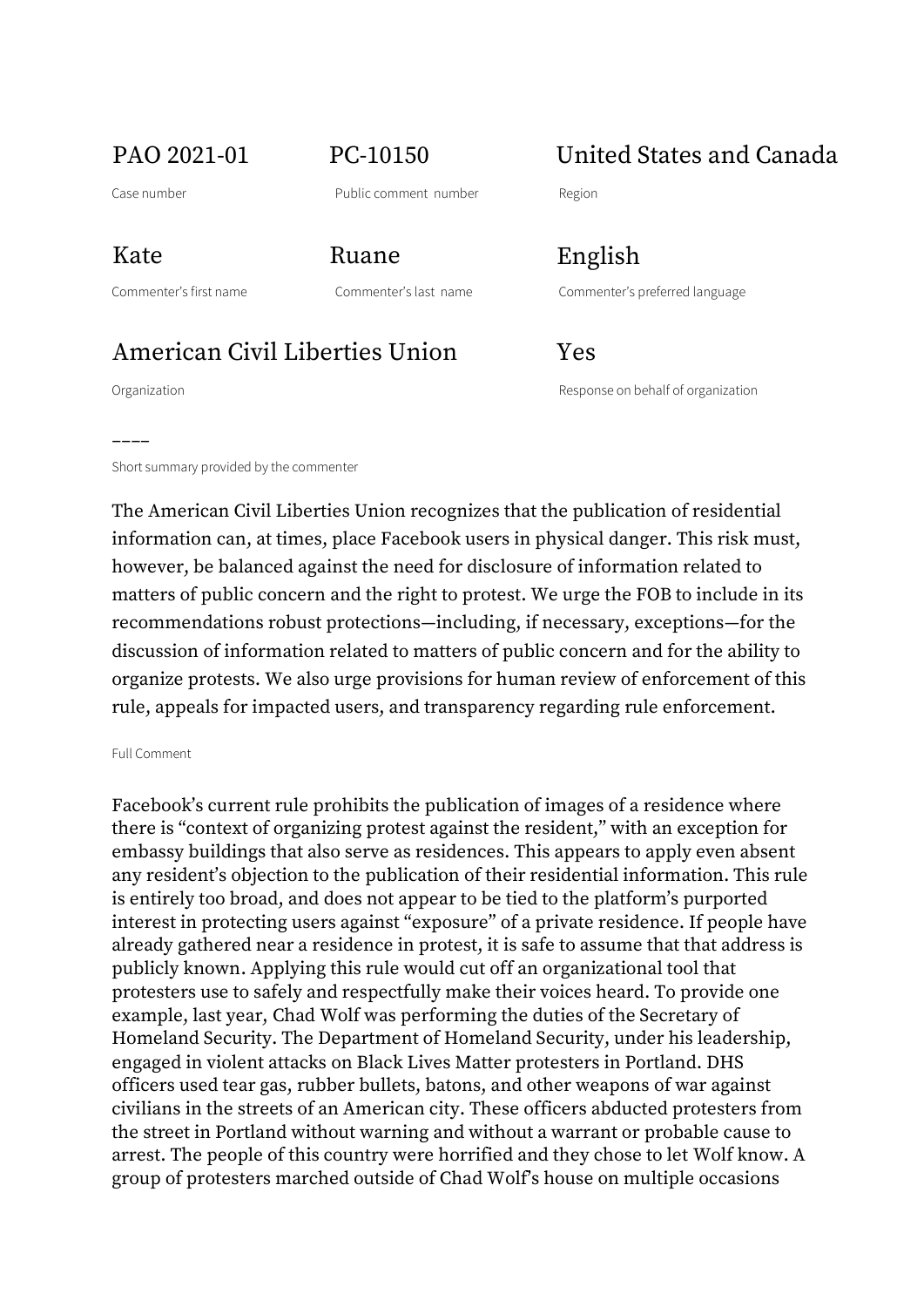chanting "Black Lives Matter" and "Who's afraid of the big bad wolf?" in protest of Wolf's failure to protect protesters in Portland and across the country. Under Facebook's current policy, the protest at Wolf's house could not have been organized or advertised using any images of Wolf's residence, including photographs of the protest as it was happening, on Facebook, despite the fact that the protesters did not advocate or threaten violence. Outlets like the Washington Post and Newsweek covered the protests, bringing additional attention and public pressure on Wolf to end the very policies the protesters opposed. Assuming that the images included in these articles show Wolf's home, these articles, too, could not have appeared on Facebook. Alternatively, to comply with Facebook's policy, they would have had to remove images that offered the public additional information relevant to the advocacy effort, including the size of the protest, the signs displayed, and more. To preserve users' ability to organize protests and demonstrations that advocate for policy change, and the ability of the media to report on these protests when they occur, the FOB should recommend that Facebook permit the publications of residential addresses—including the publication of images of a residence—as part of the organization of protests where there is no evidence of a threat of violence to residents or to the community. Facebook's current rule also makes no exception for information disclosed related to matters of public concern. We recommend such an exception. Residential information, including address, GPS location, and images of a house can be instrumental in investigations of public corruption, money laundering, tax evasion, and other criminal enterprises and matters of public concern. Journalists, bloggers, and concerned individuals generally have the right and ability to research and publish that information without restraint in the United States. The freedom to engage in this kind of reporting is essential to maintaining the transparency and accountability necessary to our democracy. For that reason, Facebook should implement a broad exception to any rule against posting residential information to permit discussions and disclosures of that information related to matters of public concern. Relatedly, Facebook's platform is a powerful distribution mechanism for content. If Facebook prohibits certain content from appearing in articles that can be made available on its platform, Facebook may, in effect, be dictating proper journalistic standards for news publications that cannot afford to lose Facebook as a distributor of their content. Facebook should not be unilaterally dictating journalistic standards. Furthermore, we urge the Board not to make distinctions regarding which outlets or Facebook users can be "trusted" over other users to post this information. While articles published in newspapers should presumptively fall within the matters of public concern exception for disclosure of and articles containing residential information, the exception should apply to all users of the platform, whether the New York Times or an individual user, based on the content of the post. Indeed, this is the approach that U.S. courts take in assessing the application of reporter privilege laws. Finally, Facebook has asked the FOB for advice about the potential role of artificial intelligence in enforcing this policy. We recognize that using artificial intelligence makes policing the sheer volume of content that traverses Facebook's platforms closer to possible. However, we are also sensitive to the fact that algorithms—including those on which Facebook relies—make mistakes. To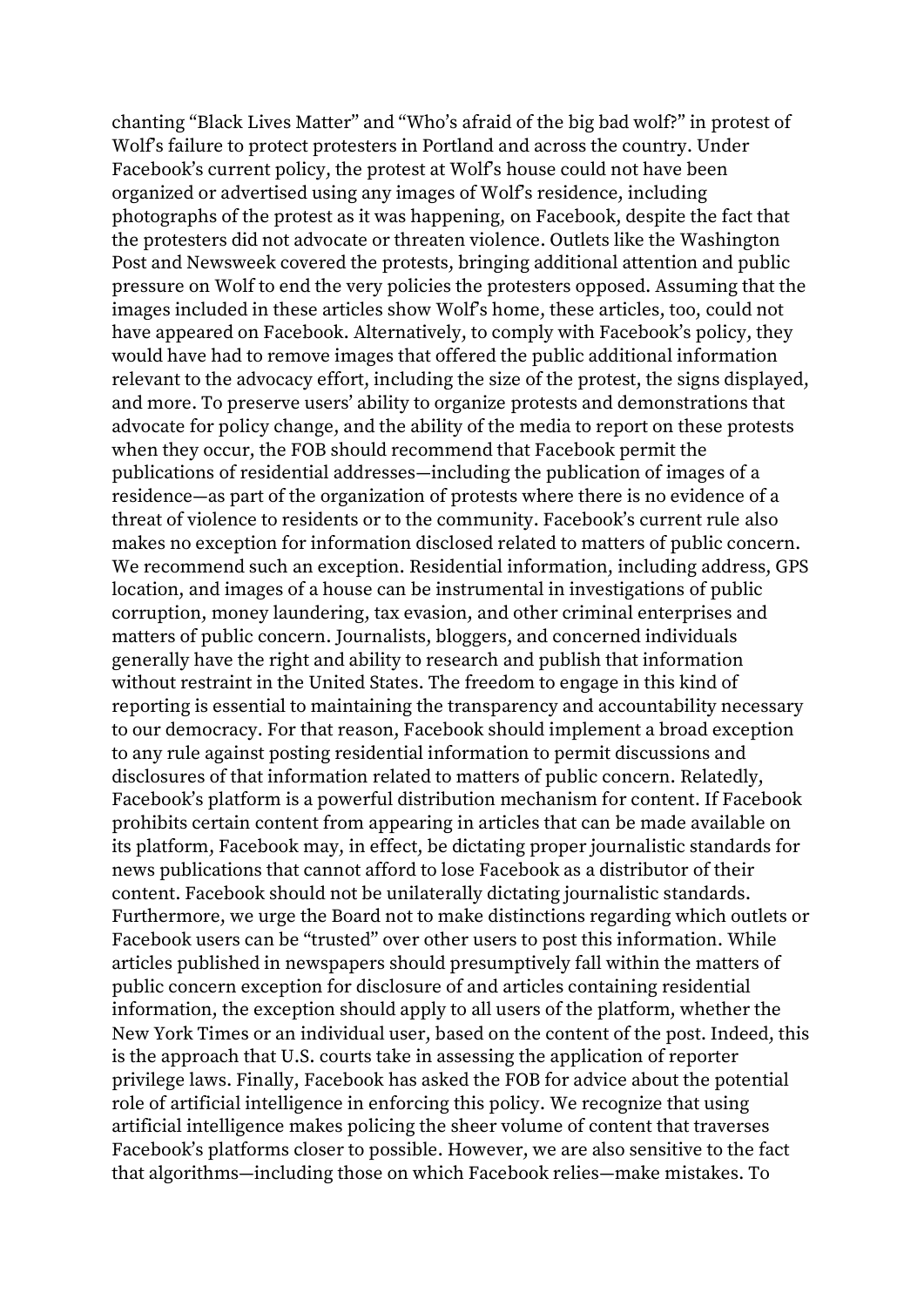properly enforce this rule, context, and knowledge of specific facts about who resides where and whether they object to images of their residences appearing on Facebook, will be key and we are concerned that an overreliance on AI to enforce these policies will lead to greater censorship than is warranted. For that reason, we urge Facebook to build any AI used to enforce this rule in a manner that attempts to account for the concerns surrounding protests and discussions regarding matters of public concern into its design, and to test the efficacy of the system periodically to ensure effectiveness. In addition, we urge Facebook to ensure that clear notice is provided to a user when Facebook believes they have violated the rule. Facebook should also give the user an opportunity to appeal the decision to a human reviewer.

Link to Attachment [PC-10150](https://osbcontent.s3.eu-west-1.amazonaws.com/PC-10150.pdf)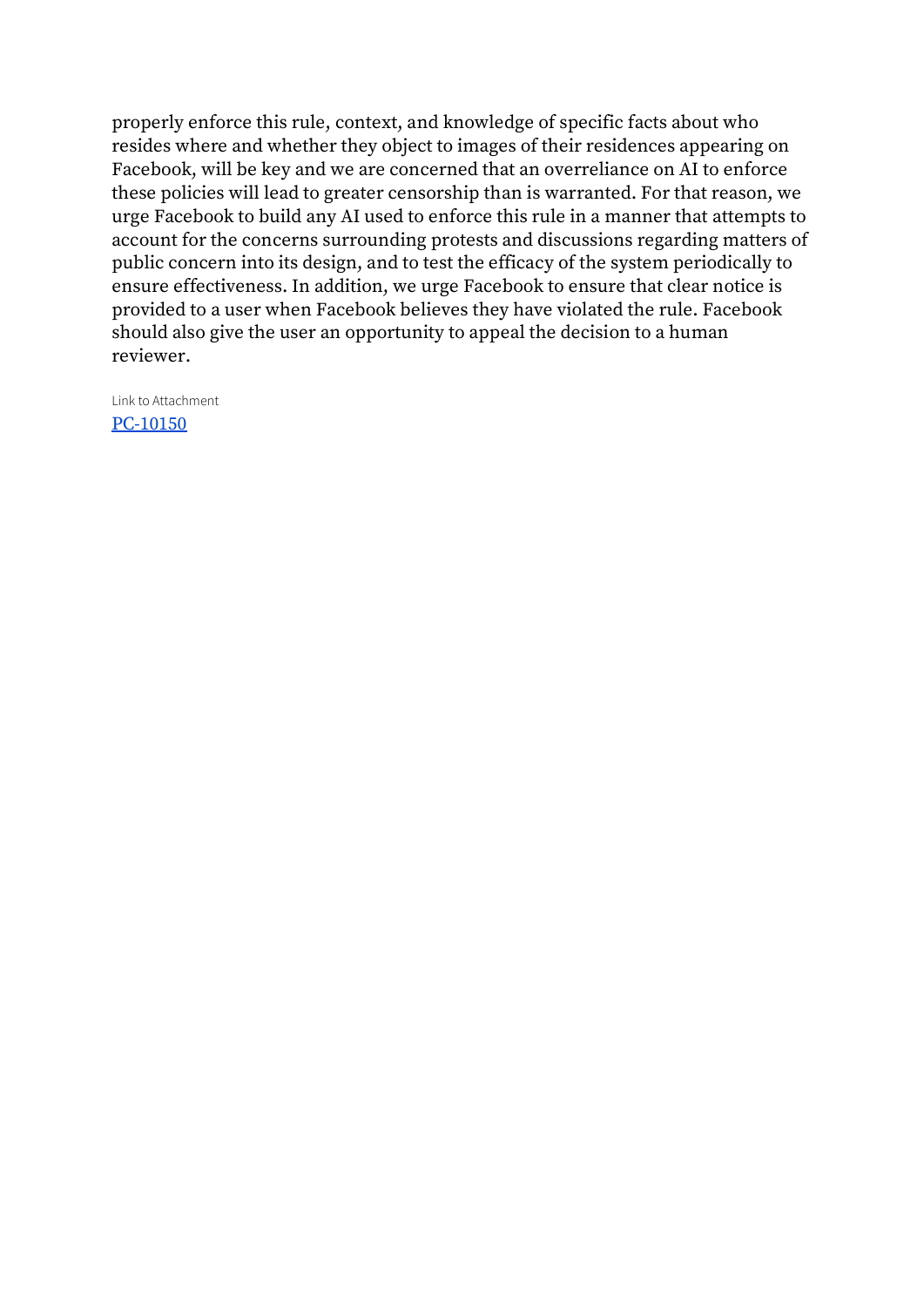## PAO 2021-01 PC-10151 Asia Pacific and Oceania

––––

Raphael Ren English

Commenter's first name Commenter's last name Commenter's preferred language

University of Malaya No

Organization Response on behalf of organization

Short summary provided by the commenter

Facebook should adopt the general presumptive rule that any user post disclosing contact information of a person (i.e. residential address and phone number) must be immediately removed. This is because such disclosure gravely violates privacy from all three aspects – territorial, personal, and informational. The victim faces the risk of home invasion, bodily harm, and disruption of communications. Indeed, 'doxing' is often calculated to scare people into silence or submission – a form of intimidation, coercion, or even terrorism. Whilst a post may theoretically be restored if the test of legality, necessity, and proportionality is met, it is realistically difficult to conceive a good reason for a user to publicly disclose such information.

### Full Comment

A. EXECUTIVE SUMMARY [1] This public comment aims to answer the overarching issue posed in Facebook's request for a policy advisory opinion on when residential information 'should be considered private and therefore be removed'. Some of the subsidiary issues will be addressed in depth, particularly on 'doxing', public figures, and vulnerable victims. [2] It is posited that Facebook should adopt the general presumptive rule that any user post disclosing contact information of an individual (i.e. residential address and phone number) must be immediately removed. Restoration may only be justified within a narrow range of exceptions in accordance with the test of legality, necessity, and proportionality. B. PRIVACY INTERESTS AT STAKE [3] There are three distinct (but inter-related) privacy interests generally protected by law: territorial, personal, and informational. [4] Territorial privacy reflects the traditional proprietary notion of privacy. The classical maxim that 'the house of every one is to him as his castle and fortress' can be traced back to Semanyne's Case in 1604. In 1886, the US Supreme Court in Boyd v United States affirmed the 'sanctity of a man's home'. In 1995, the Canadian Supreme Court in R v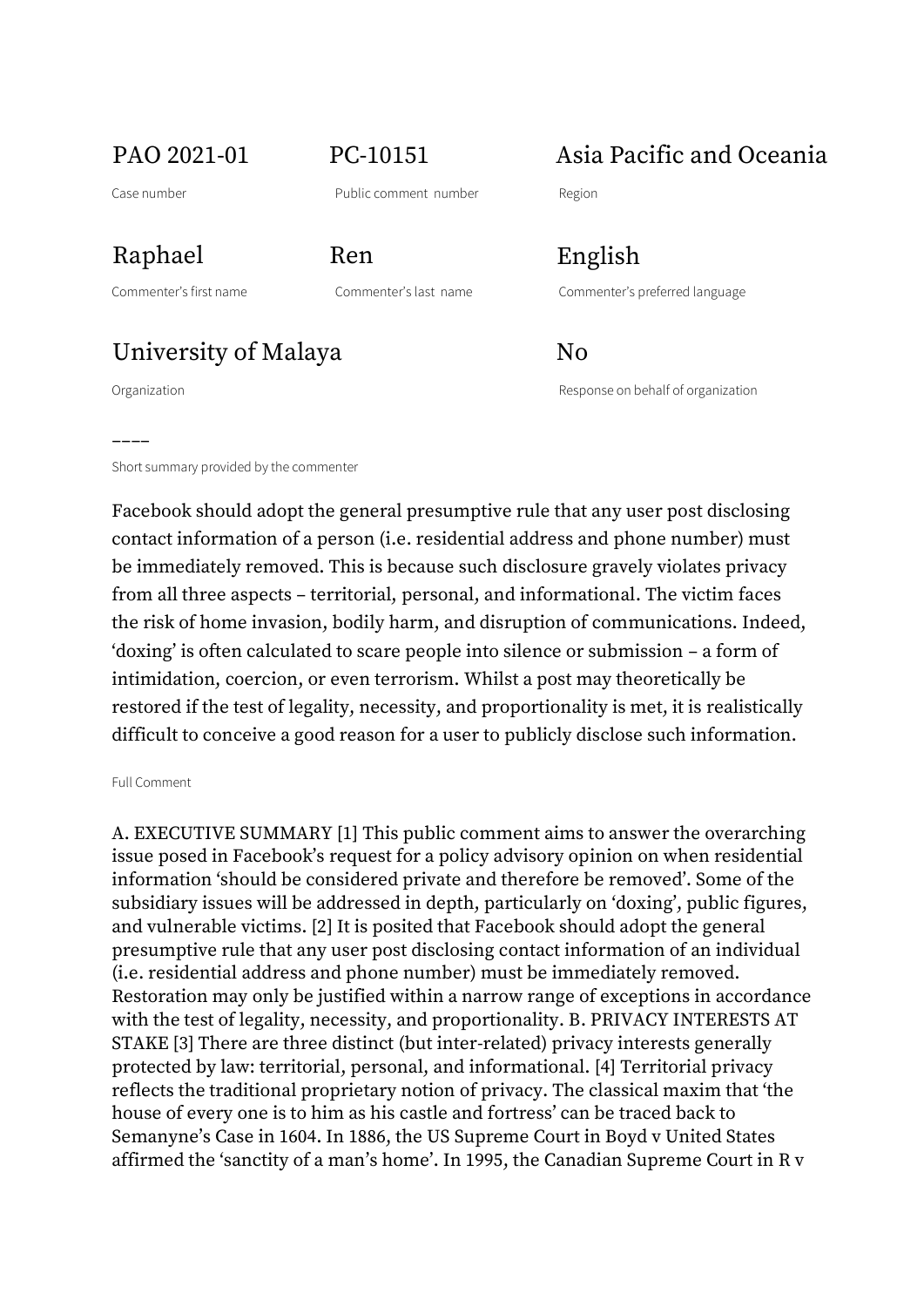Silveira reiterated that 'there is no place on earth where persons can have a greater expectation of privacy than within their "dwelling-house"'. The inviolability of home is not merely rooted in common law, but also well-enshrined in constitutions of civil law jurisdictions (e.g. Argentina, Finland, and South Korea). Privacy is equally enjoyed by tenants or habitual occupiers. [5] Personal privacy protects our personhood. To paraphrase the US Supreme Court's catchy axiom in Katz v United States, the right to privacy 'protects people, not places'. In R v Tessling, the Canadian Supreme Court opined that 'privacy of the person perhaps has the strongest claim to constitutional shelter because it protects bodily integrity'. The ECtHR has constantly affirmed that the right to private life under the European Convention of Human Rights protects an individual's moral and psychological integrity. [6] Informational privacy forms the bedrock of personal data protection. The underlying norm is 'informational self-determination' or 'informational control'. Such norm is intertwined with the concepts of secrecy, confidentiality, and anonymity. This aspect of privacy is closely connected with freedom of expression – the right to anonymous communication. In 2015, the ECtHR Grand Chamber in Delfi v Estonia affirmed that '[a]nonymity has long been a means of avoiding reprisals or unwanted attention'. Privacy of communications is well-enshrined in constitutions worldwide (e.g. Mexico, Germany, and Belgium). C. DOXING VIOLATES PRIVACY [7] There is little doubt that 'doxing' is highly dangerous. 'Doxing' checks all three boxes of privacy interests – the victim faces the risk of home invasion, bodily harm, and disruption of communications. Worst of all, 'doxing' is often calculated to scare people into silence or submission. In short, 'doxing' is a form of intimidation, coercion, or even terrorism. [8] The terrors of 'doxing' were exemplified in the 2019 Hong Kong protest with victims ranging from public officials, police officers, judges, reporters, teachers, and students (with their families unwittingly caught in the crossfire). To stem the threat, the courts granted interim injunctions, and even cited some delinquents in contempt for breaching the injunctions. In one case, the court noted that the 'wife of one Judicial Officer has received so many persistent and frequent nuisance calls, that she has been unable to use her personal mobile phone'. The Hong Kong Court of Appeal vividly captures the intense climate of fear: 'Their personal information is posted and widely spread indiscriminately across various social media platforms on the Internet, carrying with them abusive, vulgar or foul languages and remarks, harassment and intimidation, and serious threats of personal safety and even death, some of which were directed against young children… The damage of widespread doxxing goes well beyond the victims. It seriously endangers our society as a whole. For it will instil chilling effect on our society when many individuals or targeted groups or sectors of the public are intimidated into silence or suppressed to express their opinion openly and honestly or conduct their affairs or pursue their life in the way they wanted for fear of being victimized by doxxing. If doxxing practices are not curtailed, the fire of distrust, fear and hatred ignited by them will soon consume the public confidence in the law and order of the community, leading to disintegration of our society.' [9] Another notable case is CG v Facebook Ireland. A user created a public Facebook page called 'Keeping Our Kids Safe from Predators 2' and published the photograph and residential area details of a former convicted sex offender. The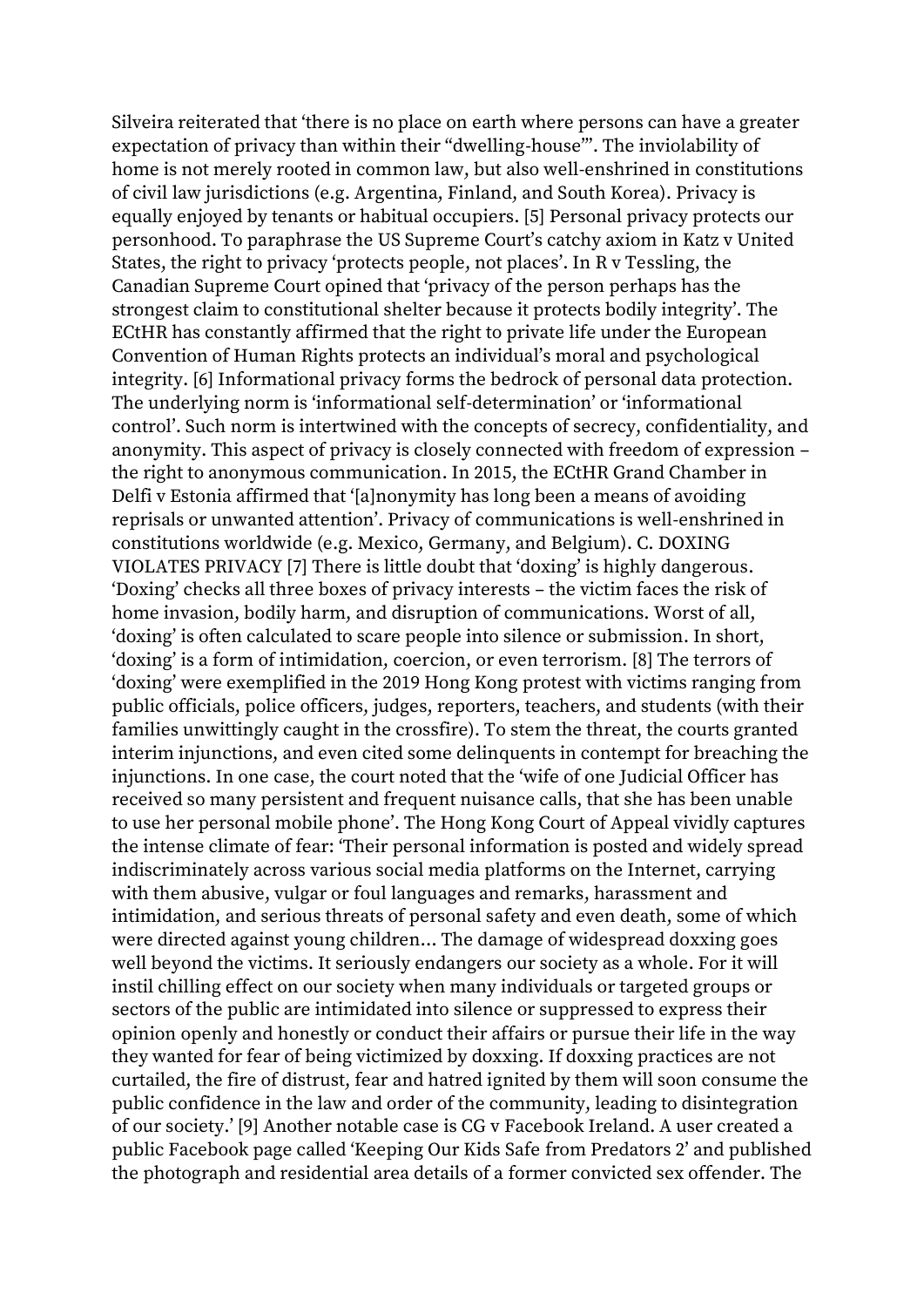Northern Ireland Court of Appeal found Facebook liable for failure of expeditious removal because the ensuing 'campaign of harassment and threatened violence' amounted to a serious intrusion of privacy'. D. RARE EXCEPTIONS [10] Of course, the right to privacy is not absolute, and may give way to a countervailing public interest or private right of others. Nevertheless, practically speaking, it is difficult to conceive a good reason why a Facebook user would ever wish to reveal the private information of another person (or even oneself) in a post. Only two extreme scenarios come to mind. [11] The first is person in distress. The common examples being missing persons, pets, or property. Someone may wish to cry for help on social media for the public to assist in the search efforts. This is akin to pasting posters on public streets and parks. [Unable to display full text due to technical error in character limit of comment field. Full text available in uploaded document]

Link to Attachment [PC-10151](https://osbcontent.s3.eu-west-1.amazonaws.com/PC-10151.pdf)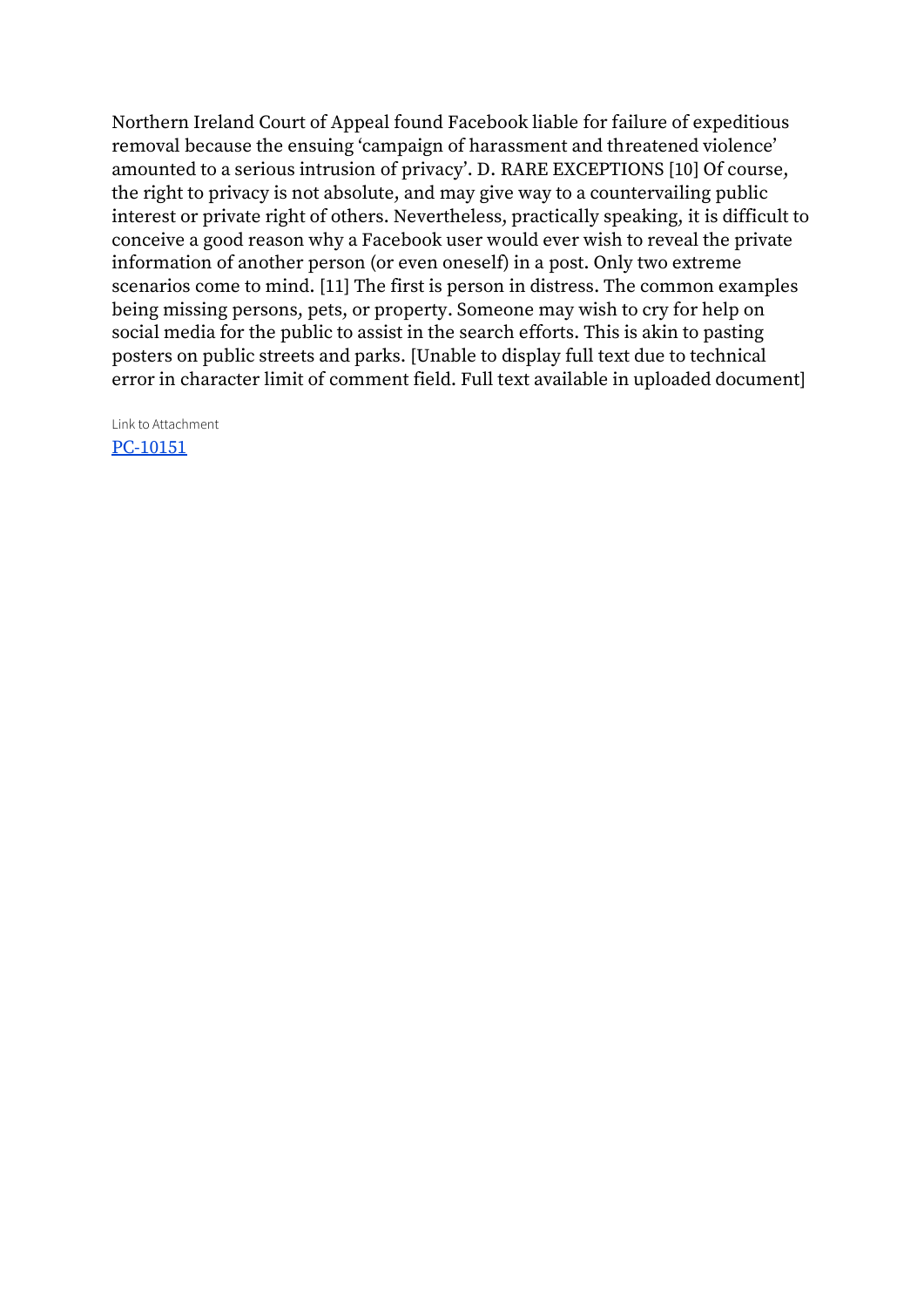PAO 2021-01 PC-10152 Asia Pacific and Oceania

Case number Public comment number Region

Alia Yofira Karunian

Commenter's first name Commenter's last name Commenter's preferred language

Lembaga Studi dan Advokasi Masyarakat (ELSAM) Yes

––––

Organization Response on behalf of organization

Short summary provided by the commenter

Perlindungan data pribadi, baik yang tergolong maupun tidak tergolong dalam informasi yang tersedia untuk publik harus dilakukan mengacu pada prinsipprinsip hukum HAM International. Kebijakan terkait hak atas privasi dan pelindungan data pribadi yang dijadikan landasan harus merupakan kebijakan yang memberikan perlindungan yang maksimal dan memenuhi semua prinsin-prinsip penegakan HAM diatas. Dalam penerapan pelindungan data pribadi dan hak atas privasi, kerentanan individu pembela HAM juga harus dijadikan faktor penting yang mengatur seberapa cepat respon yang harus dilakukan Facebook sebagai pemilik platform, untuk mencegah dampak buruk yang dapat terjadi di kemudian hari.

### Full Comment

PELINDUNGAN HAK ATAS PRIVASI DALAM PENGUNGKAPAN ALAMAT PRIBADI DI FACEBOOK Menyeimbangkan kebebasan berekspresi dan hak atas privasi dalam pengungkapan informasi tempat tinggal pribadi di Facebook "Blanket approach" berupa larangan pengunggahan informasi yang merujuk pada tempat tinggal pribadi pengguna Facebook tidak secara nyata berkontribusi terhadap pelindungan hak atas privasi dan pelindungan data pribadi, bahkan berpotensi melanggar kebebasan berekspresi bila tidak ditinjau dengan asas proporsionalitas dan kebutuhan. Pelarangan pengunggahan/pembagian informasi seharusnya dapat ditinjau dari berbagai lapisan. Pertama, Facebook perlu meninjau siapa yang mengunggah informasi tersebut, apakah pihak bertempat tinggal di lokasi tersebut atau pihak lain yang mengunggah. Kedua, Facebook perlu menelaah jenis informasi yang disebarkan, apakah berupa (namun tidak terbatas pada) alamat detil, gambar yang mencantumkan ciri-ciri spesifik tempat tinggal (nomor rumah, plat kendaraan bermotor, dan sebagainya), lokasi GPS, maupun petunjuk jalan menuju lokasi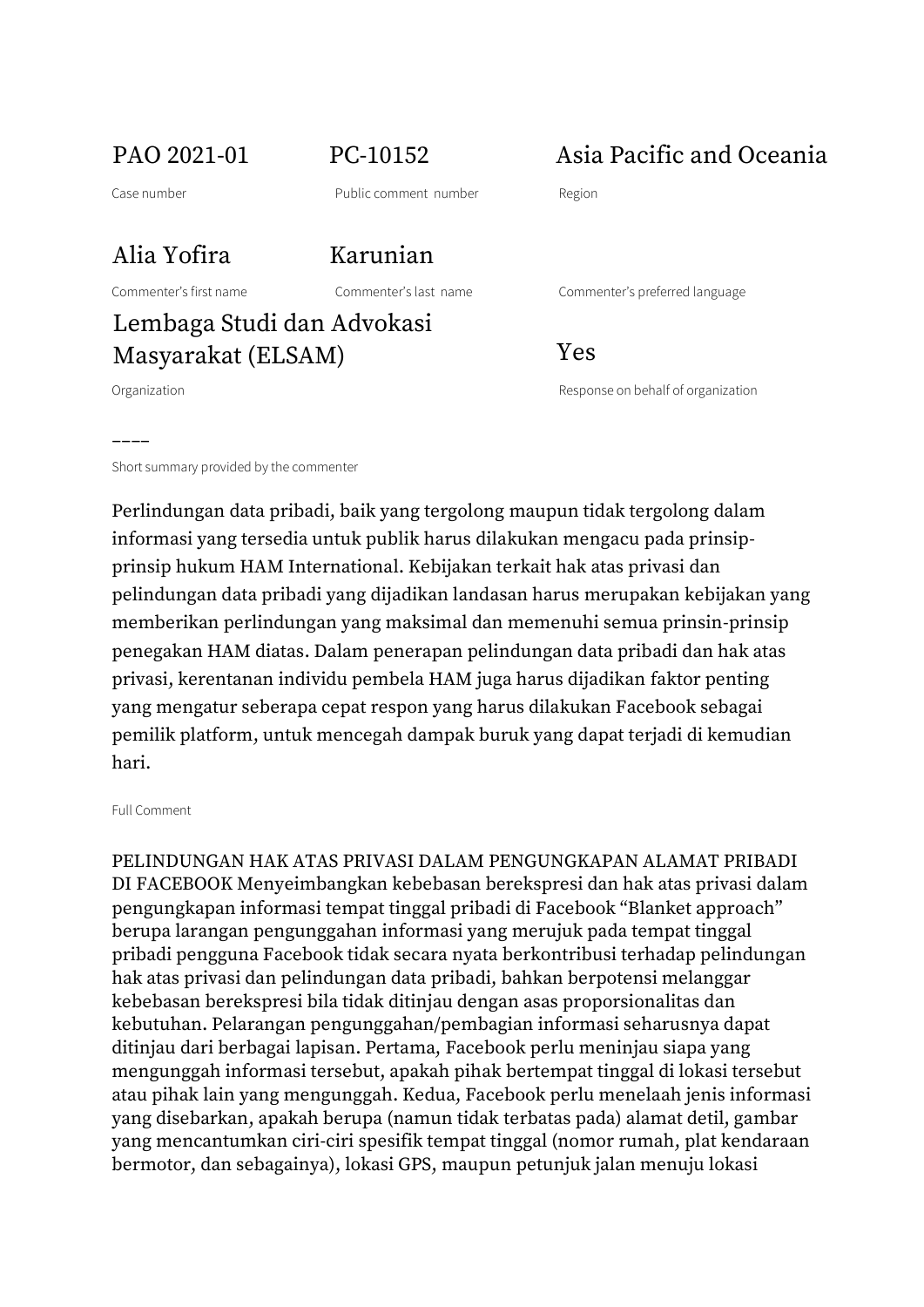tempat tinggal pribadi. Ketiga, perlu juga untuk meninjau terkait maksud dan tujuan (adanya niat jahat/malicious intent yang mencirikan doxxing misalnya) pengunggahan informasi tersebut. Hal ini dapat dilakukan dengan melihat apakah pengunggahan dilakukan untuk tujuan pribadi atau tujuan komersial dan periklanan. Selain itu, perlu juga dilakukan "text analysis" apakah bahasa yang digunakan berpotensi menimbulkan kerugian bagi pihak yang informasinya disebarkan (baik secara fisik, mental, dan material) dan/atau mengandung ujaran yang menyampaikan secara langsung maupun yang berpotensi menimbulkan kebencian / mencemarkan nama baik. Standar komunitas Facebook mengenai "pelanggaran privasi dan hak privasi gambar" telah memfasilitasi penghapusan konten yang mengandung informasi pribadi berupa tulisan. Namun daripada itu kebijakan terkait penghapusan informasi yang berupa gambar perlu direvisi. Sejauh ini, Facebook hanya mengakomodasi penghapusan konten berupa gambar yang menampilkan foto tampak luar tempat tinggal pribadi bila semua syarat (yaitu alamat detil, GPS, konten mengidentifikasi penghuni, dan keberatan dari penghuni/perwakilannya) terpenuhi. Penghapusan gambar seharusnya sudah dapat dilakukan bila mengandung informasi (baik berupa gambar maupun teks) terkait identitas penghuni dan subjek data yang informasinya tersebar menyatakan keberatan, didukung dengan salah satu syarat berikut terpenuhi, karena kebocoran salah satu syarat (seperti alamat detil maupun GPS lokasi) telah berpotensi meningkatkan kerentanan individu tersebut. Dalam kebijakan terkait pengaturan penyebaran informasi rumah aman, Facebook mengakomodasi penghapusan gambar maupun informasi terkait rumah aman (safe house) bila salah satu syarat (seperti alamat detil dan gambar rumah) sudah terpenuhi. Kebijakan yang sama juga seharusnya dapat dilakukan melindungi informasi terkait tempat tinggal pribadi. Beberapa alternatif yang dapat Facebook lakukan untuk menghindari penerapan "blanket approach" antara lain penerapan sistem "labelling" dan "text analysis" dalam algoritma, yang dapat membantu pengguna untuk mengkaji ulang terkait jenis informasi, maksud dan tujuan, serta menginformasikan resiko yang dapat terjadi. Sebagai contoh: untuk tujuan komersil dapat menggunakan label "for sale", dan informasi hanya akan disimpan hingga tujuan komersil terpenuhi dan hanya akan disimpan untuk durasi tertentu. Selain itu, Facebook dapat mengaktifkan fitur untuk menanyakan apakah pengunggah memberikan persetujuan (consent) dan sadar akan resiko pengunggahan informasi terkait tempat tinggal pribadi di dalam media sosial. Beberapa fitur lain yang dapat diterapkan antara lain pilihan untuk memblokir fitur tangkap layar atau "screenshot" maupun fitur "share" yang dapat digunakan oleh pengguna yang secara sadar mengunggah informasi yang berpotensi merujuk pada tempat tinggal pribadinya. Fitur-fitur ini sudah banyak diterapkan seperti di beberapa aplikasi kencan daring maupun aplikasi chat seperti signal. Sebagaimana telah dijelaskan sebelumnya, tidak semua pengungkapan alamat pribadi orang lain, dilakukan dengan niat jahat (malicious intent) sehingga masuk ke dalam ruang lingkup tindakan "doxxing". Oleh karenanya, Facebook harus mengatur pengungkapan alamat pribadi orang lain (dengan maksud dan tujuan komersial dan personal misalnya) dalam kebijakan tersendiri, yang terpisah dari kebijakan "doxxing" yang lebih umum mengatur tidak hanya pengungkapan alamat pribadi orang lain, tapi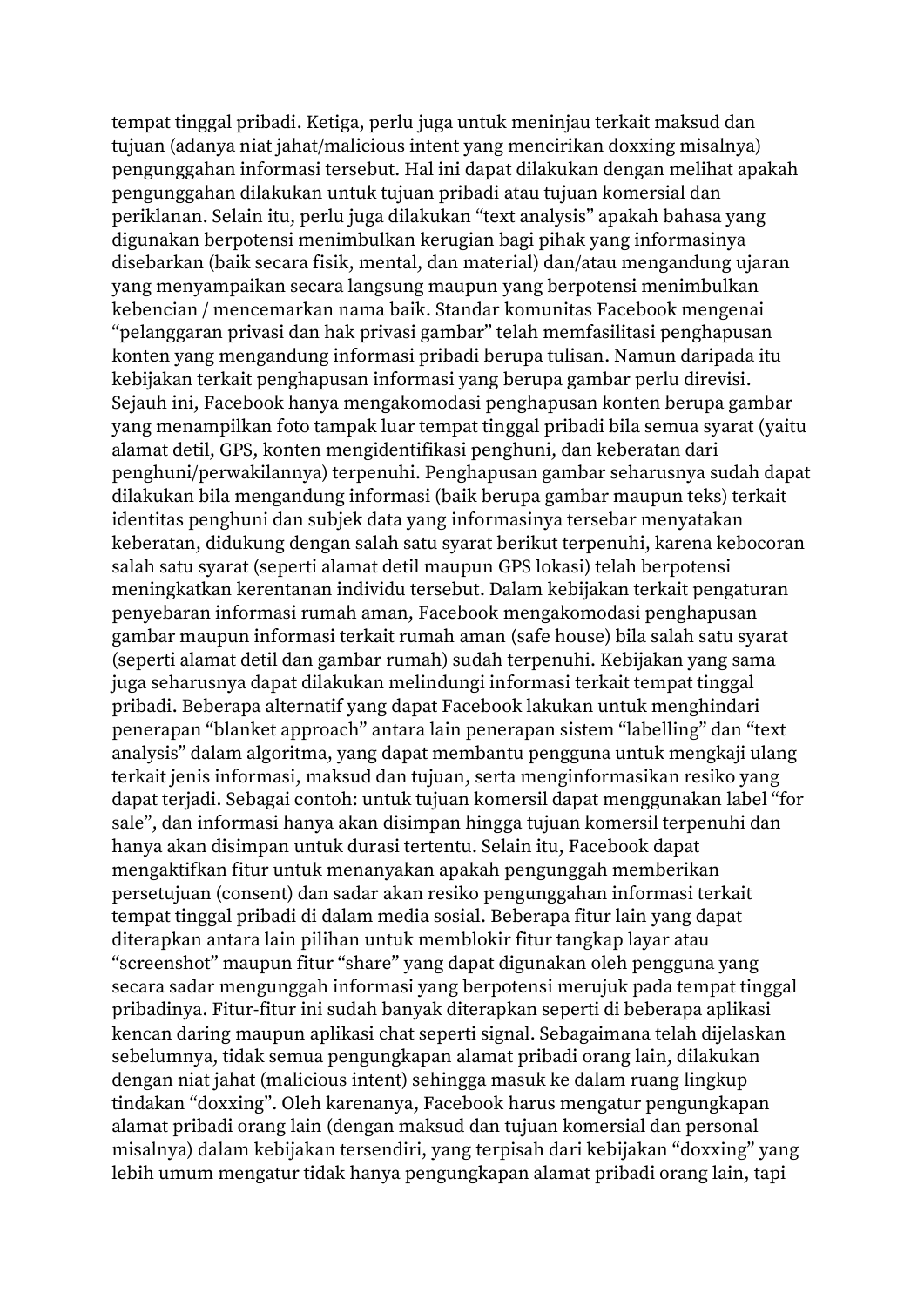juga mencakup data pribadi lainnya seperti nomor telepon, dst, yang dilakukan dengan niat jahat (malicious intent), Kebijakan mengenai pengungkapan alamat pribadi orang lain ini dapat kemudian mengatur mengenai hal-hal sebagai berikut: a. Definisi dan ruang lingkup apa saja yang dapat dikategorisasikan sebagai pengungkapan alamat pribadi orang lain yang diperbolehkan di Facebook (e.g. untuk tujuan komersil, personal, dst); b. Upaya-upaya kebijakan, organisasional, dan teknis yang diimplementasikan Facebook guna memastikan bahwa, pengungkapan alamat pribadi orang lain, dilakukan oleh pengguna Facebook dengan sebelumnya memahami resiko-resiko yang mungkin timbul sebagai akibat dibuat publiknya informasi tersebut (e.g. notifikasi pop-up sebelum pengguna Facebook mengunggah foto dan/atau video yang menunjukkan alamat pribadi orang lain, menonaktifkan fitur tangkap layar); (selengkapnya di dalam dokumen tautan)

Link to Attachment [PC-10152](https://osbcontent.s3.eu-west-1.amazonaws.com/PC-10152.pdf)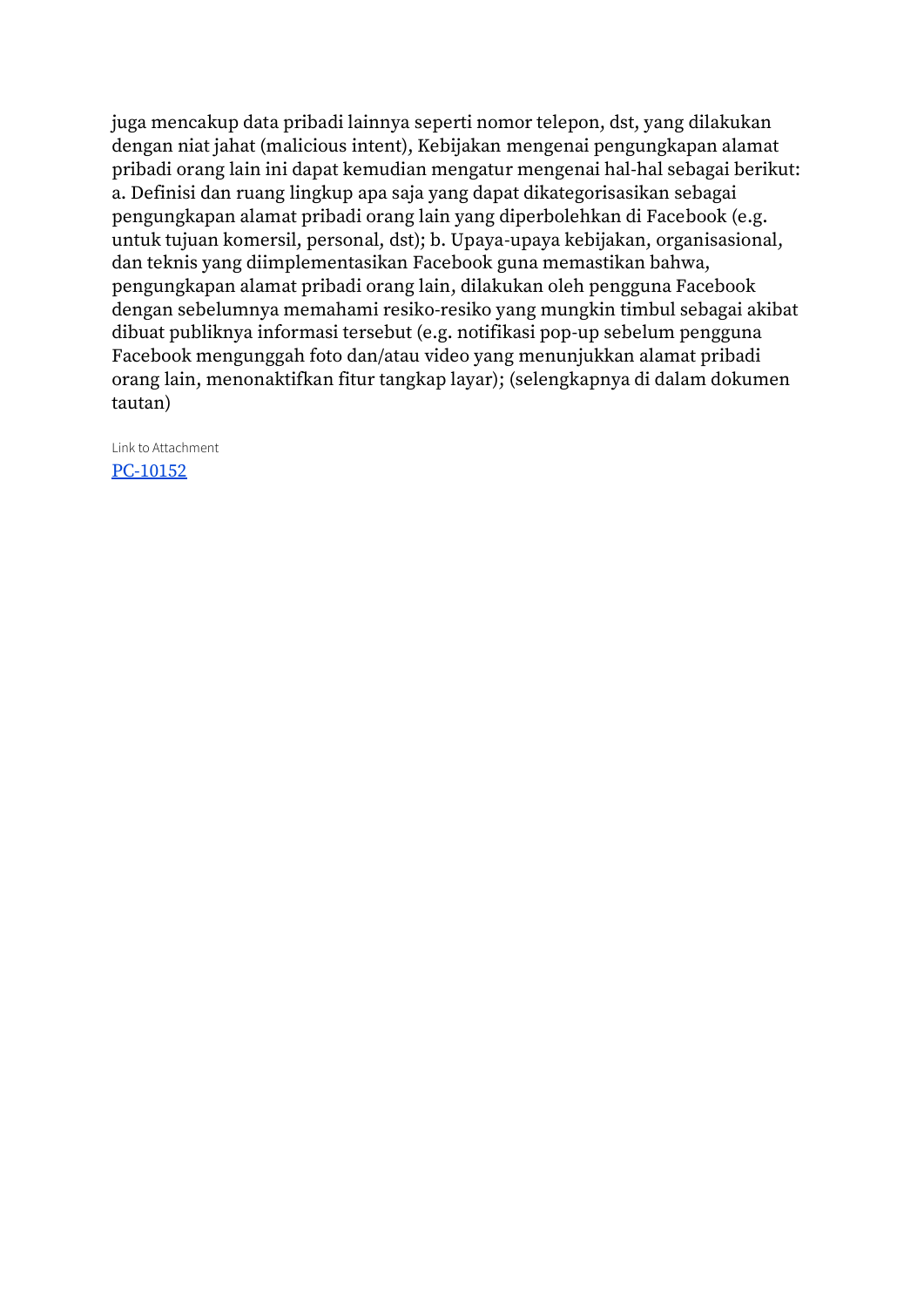Access Now Yes

––––

Short summary provided by the commenter

see attached

Full Comment

see attached

Link to Attachment

[PC-10153](https://osbcontent.s3.eu-west-1.amazonaws.com/PC-10153.pdf)

# Eric Null English

Commenter's first name Commenter's last name Commenter's preferred language

Organization **Contracts** Construction Response on behalf of organization

## PAO 2021-01 PC-10153 United States and Canada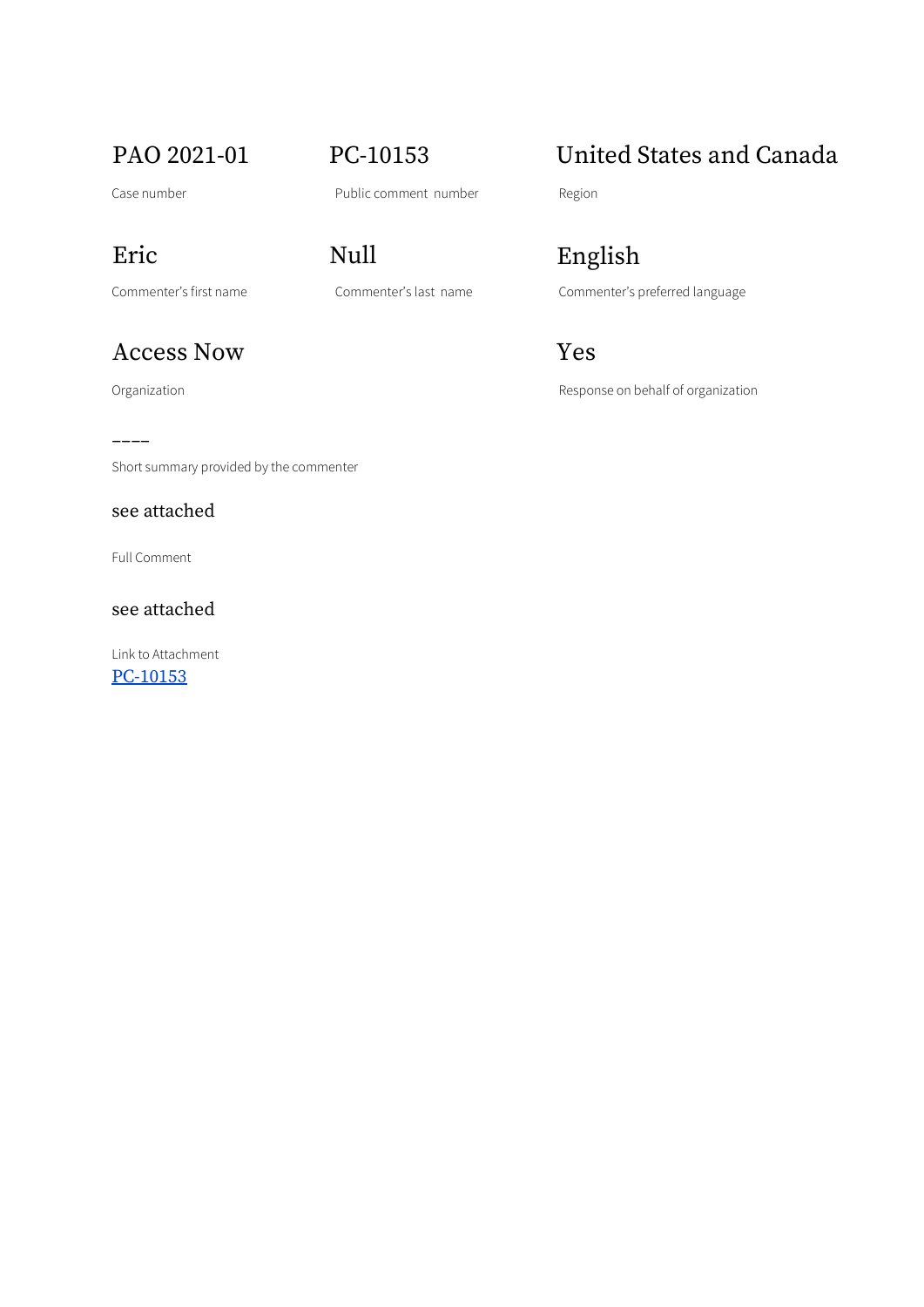## João Victor Archegas English

## Institute for Technology and Society of Rio Yes

––––

PAO 2021-01 PC-10154 Latin America and Caribbean

Commenter's first name Commenter's last name Commenter's preferred language

Organization Response on behalf of organization

Short summary provided by the commenter

In this public comment, we address three main topics. First, we show how different data protection laws deal with the processing of private data for journalistic and other related purposes. Second, we argue that the community standards should avoid an absolute ban on the disclosure of residential or location information and, instead, consider incorporating two yardsticks: the existence of public interest in the publication and an assessment of the risks involved. Finally, we show how human rights courts have dealt with similar questions before.

Full Comment

[Please see attached document for the full comment]

Link to Attachment [PC-10154](https://osbcontent.s3.eu-west-1.amazonaws.com/PC-10154.pdf)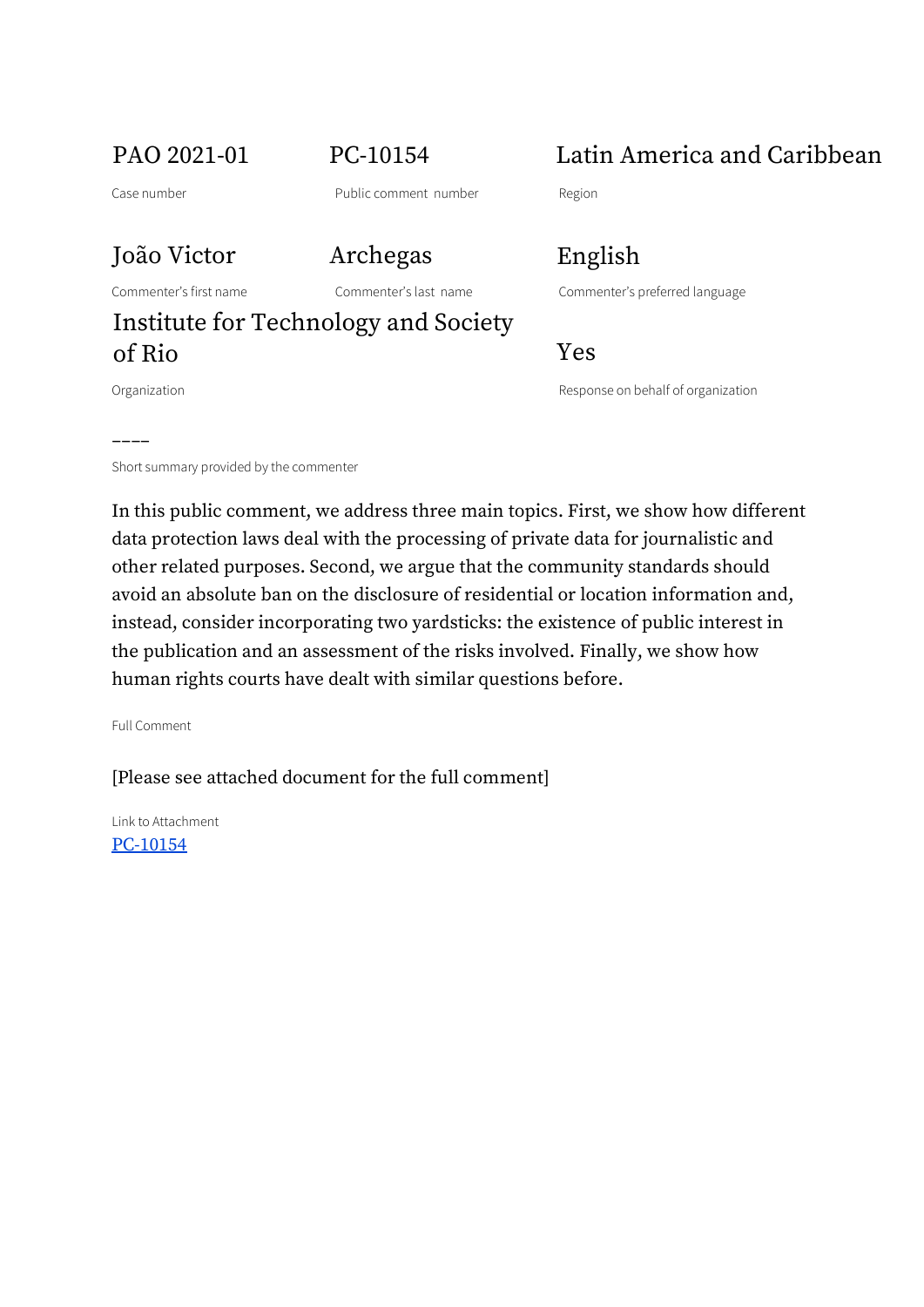PAO 2021-01 PC-10155 Europe

Case number **Case number** Public comment number Region

## DMG Media Yes

––––

Short summary provided by the commenter

### Please see uploaded document.

Full Comment

### Please see uploaded document.

Link to Attachment [PC-10155](https://osbcontent.s3.eu-west-1.amazonaws.com/PC-10155.pdf)

# Peter Wright English

Commenter's first name Commenter's last name Commenter's preferred language

Organization **Construction** Construction Response on behalf of organization